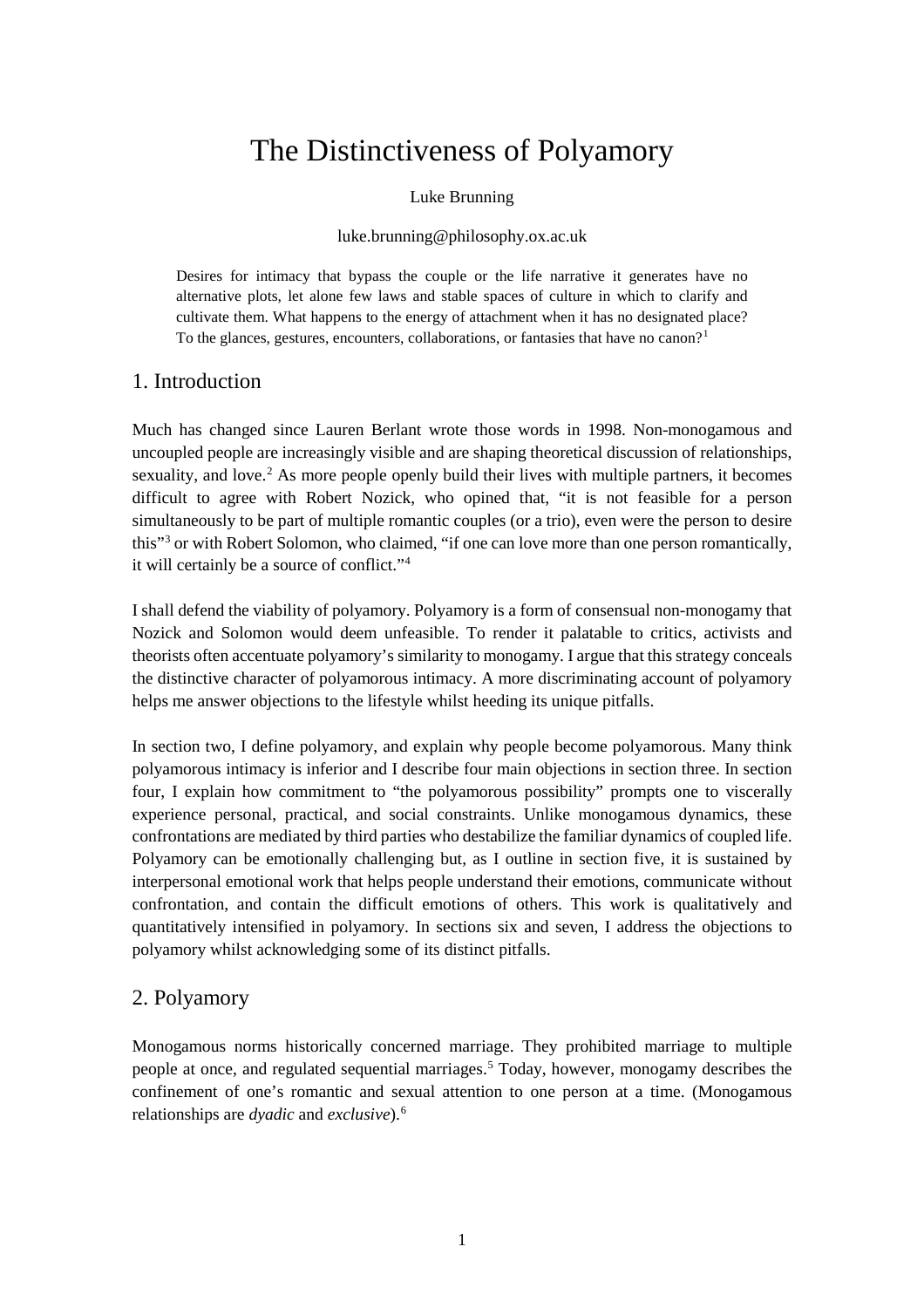People deviate from monogamy in various ways; from adultery, to swinging, or polyamory. Unlike cheating, polyamory is a paradigmatic form of consensual non-monogamy.<sup>[7](#page-18-0)</sup> Alexis Shotwell defines polyamory as "the practice of *consensually and with mutual interest negotiating desire for more than one relationship*".<sup>[8](#page-18-1)</sup> This definition, which perhaps surprisingly says nothing of love, aptly captures the complexity of polyamory.<sup>[9](#page-18-2)</sup> It reflects the fact that one can be polyamorous without currently being in a relationship; it is silent on the subjects of the desire in question (one partner in a couple may desire multiple relationships, the other not); and it captures the honest and interpersonal character of polyamory.

Deborah Anapol suggests that, "the form [a polyamorous] relationship takes is less important than the underlying values".[10](#page-18-3) Unlike Shotwell, however, she emphasizes the centrality of love:

the freedom of surrendering to love and allowing love–not just sexual passion, not just social norms and religious strictures, not just emotional reactions and unconscious conditioning to determine the shape of our intimate relationships is the essence of polyamory.[11](#page-18-4)

Neither definition foregrounds sex, which is fitting because the connection between sexual desire and polyamory is not straightforward. Someone with limited sexual desire, for instance, may pursue a polyamorous relationship so their partner can be fulfilled sexually. Polyamory is notable for privileging emotional intimacy with others. Such intimacy istypically guarded against in other forms of consensual non-monogamy.[12](#page-18-5)

All forms of polyamory are characterized what Christian Klesse calls "*the basic axiom"*: honesty.<sup>[13](#page-18-6)</sup> Polyamorous people aim to be honest about their feelings, desires, and expectations. This honesty helps polyamorists explicitly shape their relationship boundaries, which take different forms. Some polyamorous relationships have a defined hierarchical structure, often involving "primary partners" who might live together, share finances, or raise children.<sup>[14](#page-18-7)</sup> Such partners are privileged in terms of time, emotional involvement, and decision making.<sup>[15](#page-18-8)</sup> Other polyamorists eschew explicit hierarchy on principle or because there is no natural 'core' couple. This often happens in "vee" relationships, where Beatrice simultaneously has a relationship with Adam, and a relationship with Claire, but Adam and Claire are not in a relationship with each other.[16](#page-18-9)

Polyamory has broad appeal because it resonates with two diverging political outlooks. Some find polyamory accords with individualistic liberalism because it values autonomy and explicit choice. As one of Elizabeth Sheff's interviewees puts it:

polyamory helps me, especially as a woman, to keep my autonomy so I don't lose myself…It helps me to define what I want and set my boundaries and take relationships at what [sic] I need.[17](#page-18-10)

Other people are drawn to a communitarian vision of polyamory. They want to nurture wider intimate groups without limiting romantic intimacy to the traditional couple.

Either way, polyamory can appear to remedy the perceived failures of monogamy. Most people have seen relationships falter for lack of individual autonomy, or through want of variety. In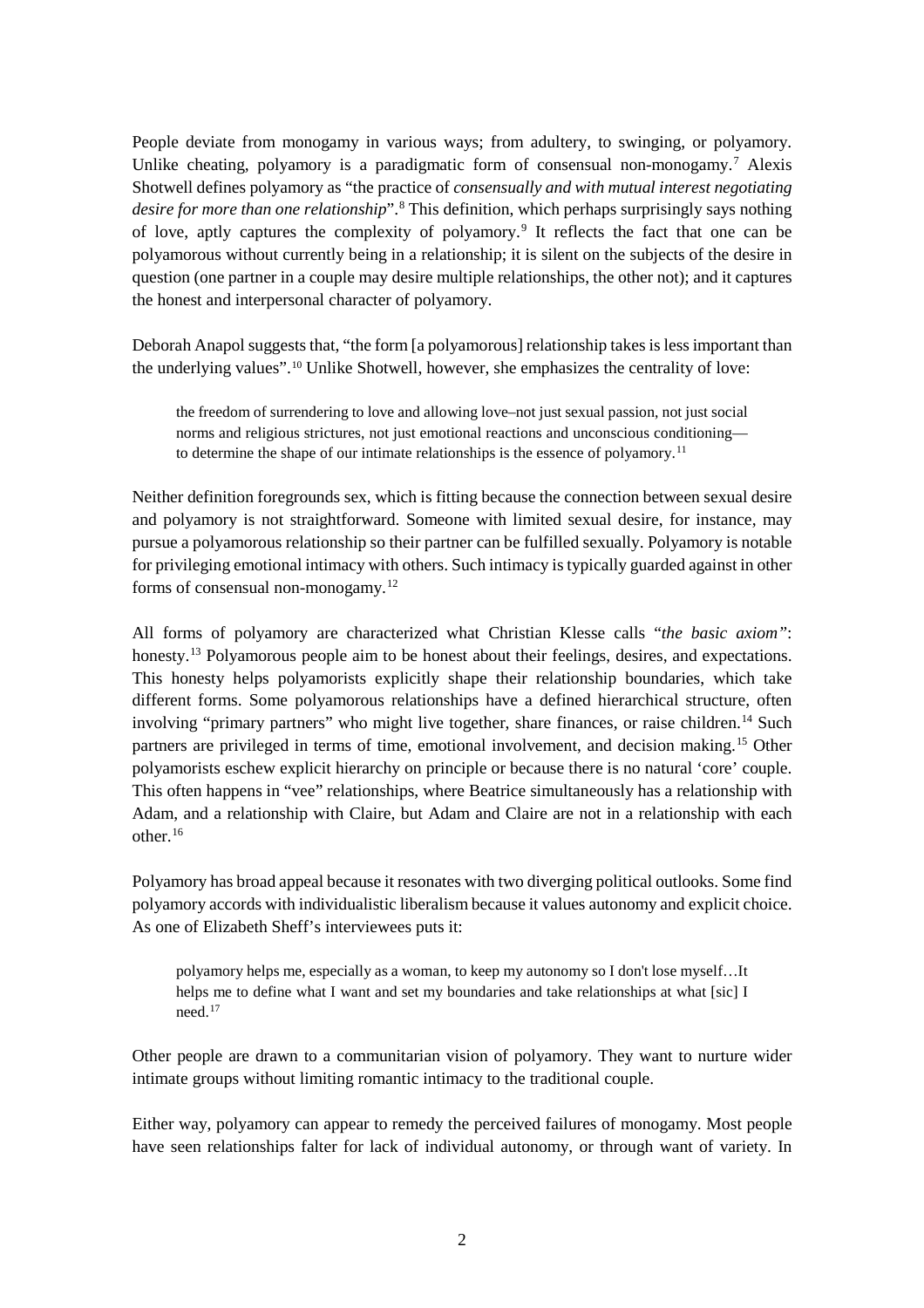pursuing a relationship that prizes honesty, communication, and the possibility of further intimacy, perhaps one can avoid a faltering relationship from the offset.

For some, polyamory offers a way to accommodate the burgeoning intimacy they are already experiencing, such as love for someone other than their partner. In those situations, polyamory offers an honest and considerate way of nurturing affection for multiple people.

However, the impact of having multiple relationships is not simply additive. It is qualitatively different. Robert Solomon captures an important dimension of romantic love when he argues love "is the mutual creation of self-identity."[18](#page-18-11) He argues that whilst one's sense of self emerges in concert with many others, particularly one's caregivers and friends, romantic love makes a "definitive" difference. Romantic love, with its attendant vulnerability, draws another person beyond the many fragments of one's public self, to a perspective of greater intimacy, where one is seen as a stable unity. [19](#page-18-12)

Solomon thinks that "one and only one other person" may play this stabilizing role.<sup>[20](#page-18-13)</sup> Polyamorous people will disagree. Whilst love might help to forge the self, one's fragmented parts can be unified from different perspectives. Thus some pursue polyamory because they value the experience of being seen as "a different person", in the eyes of multiple people. This experience can be playful, revelatory, and pleasurable; it also helps diminish love's idealizations, because it is harder to endorse a single inflated conception of oneself.

The effort people invest in romantic life, searching for 'the one', attests to many people's strong desire for companionship, intimacy, and love; and the pleasure people take in the activities of seduction, conversation, flirtation, dating, seems largely non-instrumental. But these aspects of human sociality are stifled by mononormativity: the ideal that love, intimacy, and sex ought only be offered to one person.<sup>[21](#page-18-14)</sup> Many polyamorous people place fewer limits on these activities. They value the *process* of exploring human intimacy rather than the goal of securing a partner.<sup>[22](#page-18-15)</sup>

Put differently, many polyamorous people are unwilling to endorse what Nathan Rambukkana calls the "hegemonic fantasises" of mononormative society. These include "the perpetuation of arbitrary categorical distinctions between sexual and non-sexual forms of intimacy", such as friendship and more 'significant' relationships, and "the assumption that only certain forms of intimacy [e.g. love, and sex] can be articulated together to constitute coherent or desirable life structures."<sup>[23](#page-18-16)</sup> Polyamory suits people whose attractions disrupt the binary of the intimate and nonintimate.

Polyamory is also conducive to self-development. For instance, it can help people explore their sexuality. Polyamorous bisexuals can have relationships with differently gendered partners, and multiple relationships can enable one to explore BDSM even if one's partner is uninterested. Polyamory is often a route to a life of abundance, variety, and pleasure.

Other polyamorous people value the emotional challenges of the lifestyle. Polyamory may help someone address aspects of their character they perceive to be negative, such as their selfishness or jealousy, or change their general approach to relationships. The religiously minded, from Fundamentalist Mormons to Buddhists, describe this value in spiritual terms.<sup>[24](#page-18-17)</sup> Others, enticed by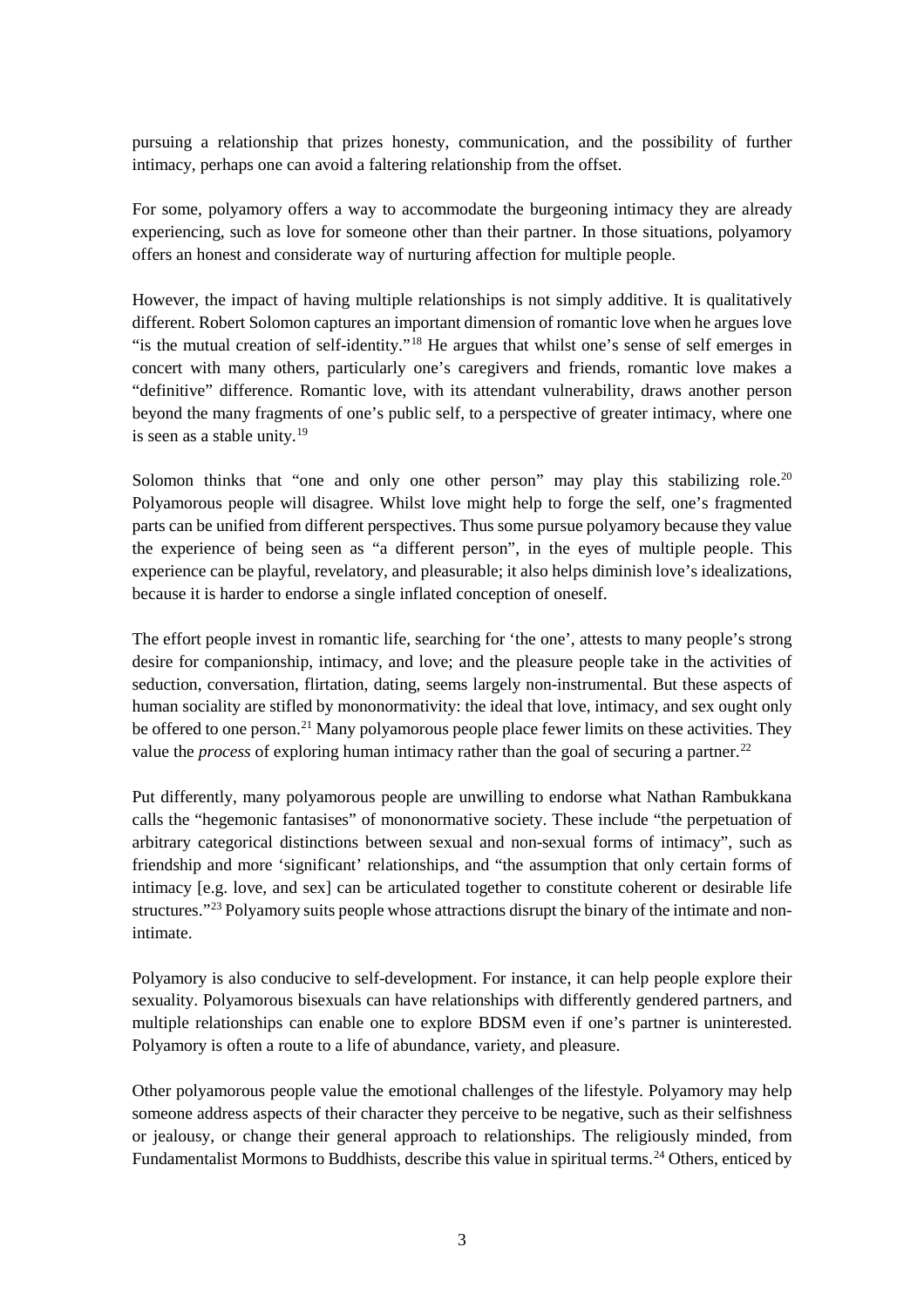polyamory's utopian possibilities think these instrumental benefits can support new forms of social life.

Finally, polyamory can reflect social change. As financial and geographical pressures alter family life, many embrace families of choice.<sup>[25](#page-18-18)</sup> Polyamorous networks can help people cope with the instability of modern living.

# 3. Strategic Similarities

Much writing about polyamorous relationships stresses their similarity to monogamous relationships. One of Meg-John Barker's interviewees is typical: "I don't think [polyamory is] vastly different to monogamous relationships. Romantic relationships are always about the same kinds of things: fun, friendship, sex."<sup>26</sup> This rhetorical strategy is motivated by theoretical, political, and ethical concerns.

Theoretically, romantic love is usually characterised as having an exclusive and dyadic focus. But if one heeds how polyamorous people describe their emotional experiences, and there is no *prima facie* reason not to, this characterisation appears false, and polyamorous love looks similar to monogamous love. [27](#page-18-20)

Politically, polyamorist activists seeking legal rights are incentivized to highlight the similarities between polyamory and monogamy. They challenge lawmakers on the grounds of consistency: polyamorous relationships sufficiently resemble monogamous ones, because they honour values of love and commitment, therefore they should have comparable legal protections. [28](#page-18-21)

People stress polyamory's similarity to monogamy to rebuff ethical criticism.<sup>[29](#page-18-22)</sup> Whilst some criticism is hasty and defensive other objections are better formulated. Here are four objections.

First, one might think polyamory leads inexorably to the objectification or commodification of other people, because one uses them to sate one's sexual or emotional greed. Angie Young, for instance, in her review of *The Ethical Slut*, an influential guide to consensual non-monogamy, asks:

isn't it curious how polyamorous relationships replicate the disposable throw away values of our capitalistic society, treating other people as objects to satisfy our cravings, interchangeable as we please, useful to us only as long as they work for our own purposes?[30](#page-18-23)

This criticism resembles Bonnie Zare's analysis of the ideology of adultery in America:

in our sale-bound, mall-oriented culture, variety and novelty are often automatically construed as inherently good…*"shopping" for new partners matches well with American society's ruling ideology of consumerism-its obsessive focus on new products*. [31](#page-18-24)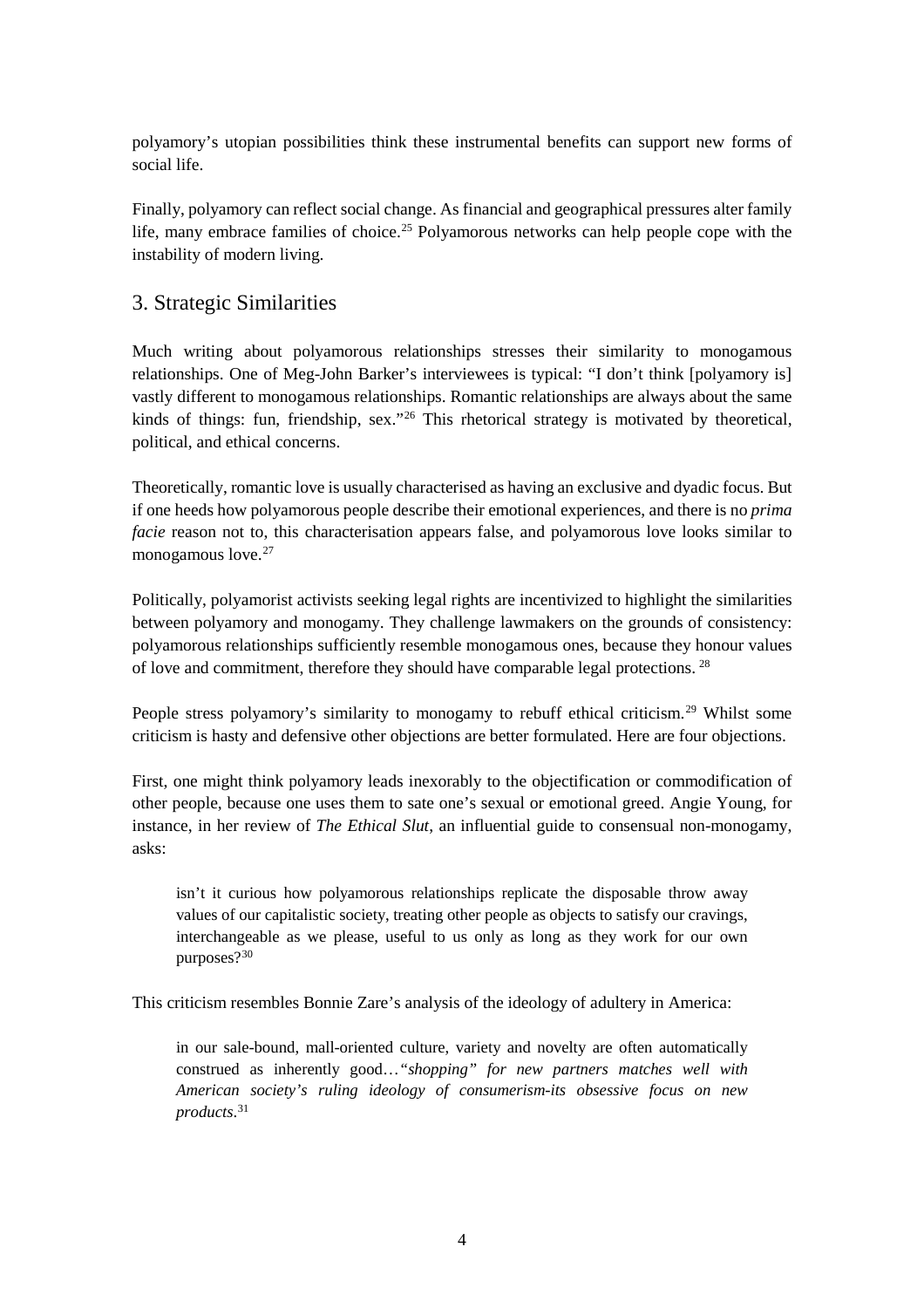Secondly, polyamory is purportedly immature because it impedes proper attachment to one's partners. For instance, Robert Masters thinks, "multi-partner relating generally bypasses (and is a distraction from) deep attachment"[32](#page-18-25) because:

if we have more than one lover, then when things get rocky with one, we can just go to another, instead of staying with and working in depth with that rockiness and its underpinnings; thus can we keep ourselves removed from getting as attached as we might if we were to be with only *one* deep intimate.[33](#page-18-26) 

Masters also thinks that non-monogamous relationships have "fuzzy" boundaries that eroticize "unresolved issues (like the fear of abandonment or craving being wanted or craving being in control."[34](#page-18-0) This worry, resting on assumptions about the nature of attachment, eroticism, and polyamorous motivations, resonates with a common understanding of intimacy throughout the lifecycle with individuals purportedly progressing from exploratory to mature relationships.

Thirdly, one may object that polyamory stretches people 'too thinly'. A similar objection was often raised against polygamy. Expressed generally, the thought is that relationships flourish only if one has the resources, practical and emotional, to sustain them; that individuals have limited resources; and thus that polyamory demands more resources than an individual could provide. Consequently, at least some constituent relationships in polyamorous life will not flourish.

A fourth objection is that polyamory is risky, precarious, and akin to a piecemeal life. John Cottingham critiques someone who lives this way. They may:

manage to live quite well, for weeks or months or even years...But his life, I suggest, will be less stable. He gets along all right by accident, as it were…although the way he lives has not so far been such as to threaten his happiness and security (or those of others), there are, in the very nature of the case, various tensions in his way of living *that are always waiting to surface*, and which, in moments of crisis, may erupt to damaging effect.<sup>[35](#page-18-27)</sup>

Many think polyamory is inherently unstable because it must generate jealously and other difficult emotions. Whilst some may avoid jealousy "by accident", it is unreasonably risky to pursue polyamory, just as Cottingham thinks it is unreasonable to have a piecemeal life.

These four objections portray polyamory as infeasible or inferior.<sup>[36](#page-18-1)</sup> Whilst there are similarities between polyamory and monogamy, the desire to defuse these objections should not obscure the important differences, such as the challenges generated by polyamorous life and the emotional practices that sustain the lifestyle. (Matters that are orthogonal to the contingent social dominance of monogamy.) I must first outline these two distinct features of polyamory in order to provide a convincing response to the above objections.

# 4. Confronting the "Polyamorous Possibility"

Polyamorous people often describe how transformative it is to realise that monogamy is optional. As Elizabeth Sheff puts it, "once it has occurred to someone that openly conducted, multiple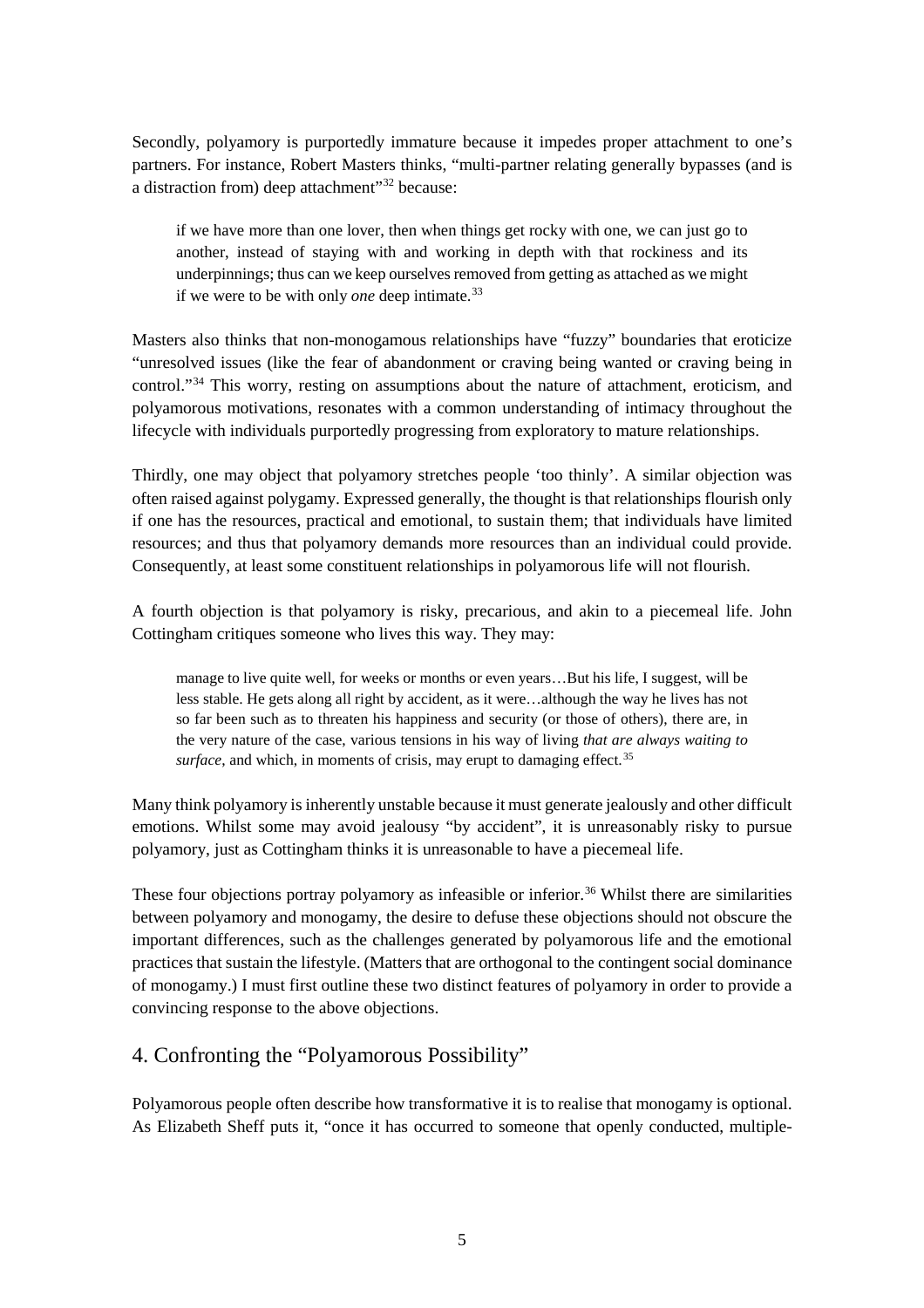partner relationships are possible and can be managed in an ethical manner, they can never unthink that idea."[37](#page-18-28)

Polyamory is provocative. Most people jump to the view that it is *obviously* unworkable, *surely* wrong, and that *their* partner would disapprove. These reactions seem motivated by anxiety because awareness of polyamory can make people consider the status of their relationships.

Anxious reactions are usually brief. But if one *commits* to the "polyamorous possibility", Sheff's term for "the mind-set that acknowledges the potential to love multiple people at the same time,"[38](#page-18-3) then one is provoked in a sustained and multifaceted way. The difference I have in mind is analogous to that between a cursory engagement with feminist ideas and substantive consciousness raising: the latter has a lasting impact on one's behaviour.

Commitment to polyamory involves the stable intention to explore the prospect of nurturing nonmonogamous intimacy in one's life. This exploration includes introspection, imagination, conversation with likeminded people, and emotional processing. Such commitment need *not* involve actively seeking to form new relationships. One can be polyamorous without currently having a relationship just as one does not need a partner to be monogamous or question one's sexuality.

Sustained engagement with polyamory prompts one to explore one's desires. As Shotwell made clear, polyamorous people must negotiate the desire for multiple relationships. But this rather abstract desire usually follows on the heels of others, such as a desire to nurture intimacy with a specific person, or for different kinds of sex, or to lead a more fulfilling life, and so on. In general, knowing what one wants, and avoiding idealisation, is not straightforward. This process is exacerbated by monogamous ideals which make it challenging to describe and communicate desires for alternative forms of intimacy.[39](#page-18-29)

Exploring polyamory can reveal tensions between one's desires and needs or capacities. For example, one's desire to foster intimacy with multiple partners can be frustrated by one's lack of time, need for childcare, or one's prohibitive social anxiety. It is easy to overestimate one's readiness to accommodate new partners or commit to experiencing uncertain emotions.

The task of confronting one's desires, and managing the personal aspects of polyamory, intersects unavoidably with the task of confronting broader social facts. One cannot loosen commitment to monogamous ideals without grappling with how pervasive they are, and without scrutinising the basic components of relationships. These considerations are deeply linked: to think about honesty is to think about communication, and to think about communication is to think about power, and so on.

In exploring polyamory, people retreat from what Mark Finn calls "relationships as maximum security institutions" that have an implicit conception of trust as "relying on the avoidance of attractive alternatives…to produce relational security through a series of exclusions and, importantly, the policing of these".<sup>[40](#page-18-30)</sup> To foster intimacy beyond an existing relationship one must rethink what trust and commitment involve. Commitment may seem less a process of defending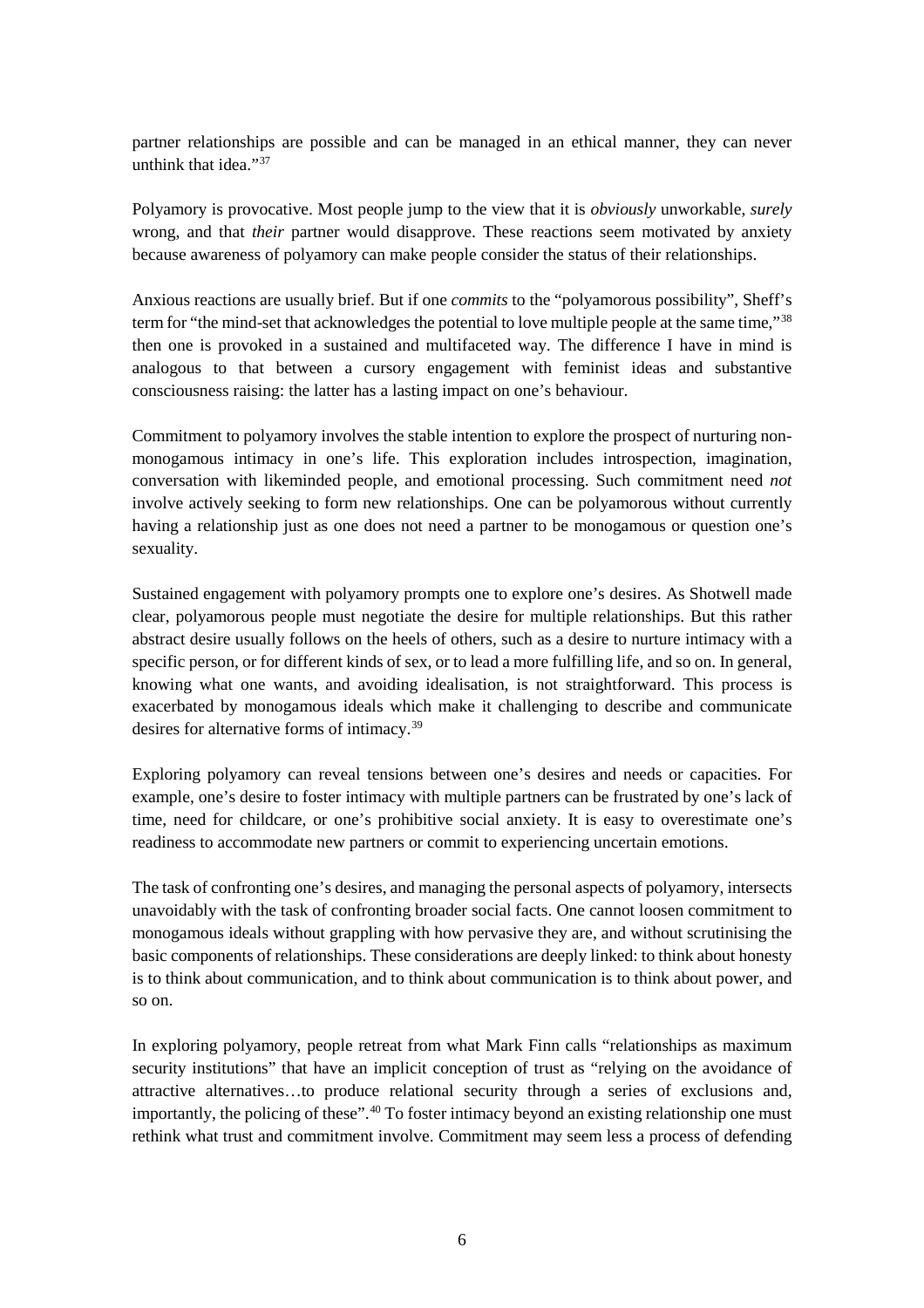an initial contract, and more an ongoing process of affirming one's desire to forge a relationship with another person.

Norms of communication are enmeshed with norms of commitment, trust, and honesty. If one thinks commitment is an ongoing process, one must develop a communicative practice so it can be affirmed; if one thinks honesty is central to intimate life, one must have the communicative resources to foster openness. Honesty is easily frustrated in an angry or defensive environment, and commitment can wane if one is uncommunicative.

In turn, when one grapples with new communicative practices whilst exploring polyamory one must contest received imbalances of power. One's attempt to articulate challenging feelings, or newly experienced desires, can be hindered by implicit power dynamics within a relationship, and by intersecting social norms that structure gender, race, and sexuality. Much practical writing about polyamory aims to help people recognize and address these dynamics.<sup>[41](#page-18-31)</sup>

It's one thing to wrangle with polyamory's uncertain normative landscape but another to explore it directly. When one's commitment to the polyamorous possibility leads to meeting people and new relationships one must grapple with the practical aspects of the lifestyle. Suddenly, one is faced with questions about how to spend time with other people, how to afford it, how to balance relationships with work or childcare, how to maintain one's sexual health, and so on. The practical impact of polyamory is extensive and potentially unsettling.

These practical matters typically intensify the process of contesting mononormative ideals of commitment, trust, and power. One might be happy, in principle, for one's partner to date other people, but there is nothing quite like having to find the money or time to make it possible to expose residual tensions and implicit conceptions of appropriate behaviour. Latent sexism and entitlement can creep into the cracks generated by practical considerations.

Committing to the polyamorous possibility is difficult. Even if alternative intimacies were socially acceptable, the experience of navigating relationships with multiple people remains personally revelatory. One's desires may clash, or jostle against everyday constraints and the needs of other people. Slowly, one learns about oneself in facing these potentially frustrating realities.

In actuality, because most societies are hostile to polyamory, these encounters are especially uncertain, dramatic, and resonant. The private attempt to shape an intimate life is shadowed by the visceral experience of social norms whose full force is only felt as one prepares to violate them. Because one cannot rely on one's social inheritance, on received conceptions of relationships, the heady realisation that intimate life can be redesigned is accompanied by the awareness that definitive blueprints for doing so are unavailable.

Moreover, these confrontations are mediated by other people. The commitment to exploring polyamory is a commitment to the visceral reality of others, particularly to one's romantic partners. Franklin Veaux and Eve Rickert, for instance, fittingly preface their guide to polyamory with Iris Murdoch's resilient maxim, "love is the extremely difficult realisation that something other than oneself is real."[42](#page-18-32) Murdoch's preceding sentence is "love is the perception of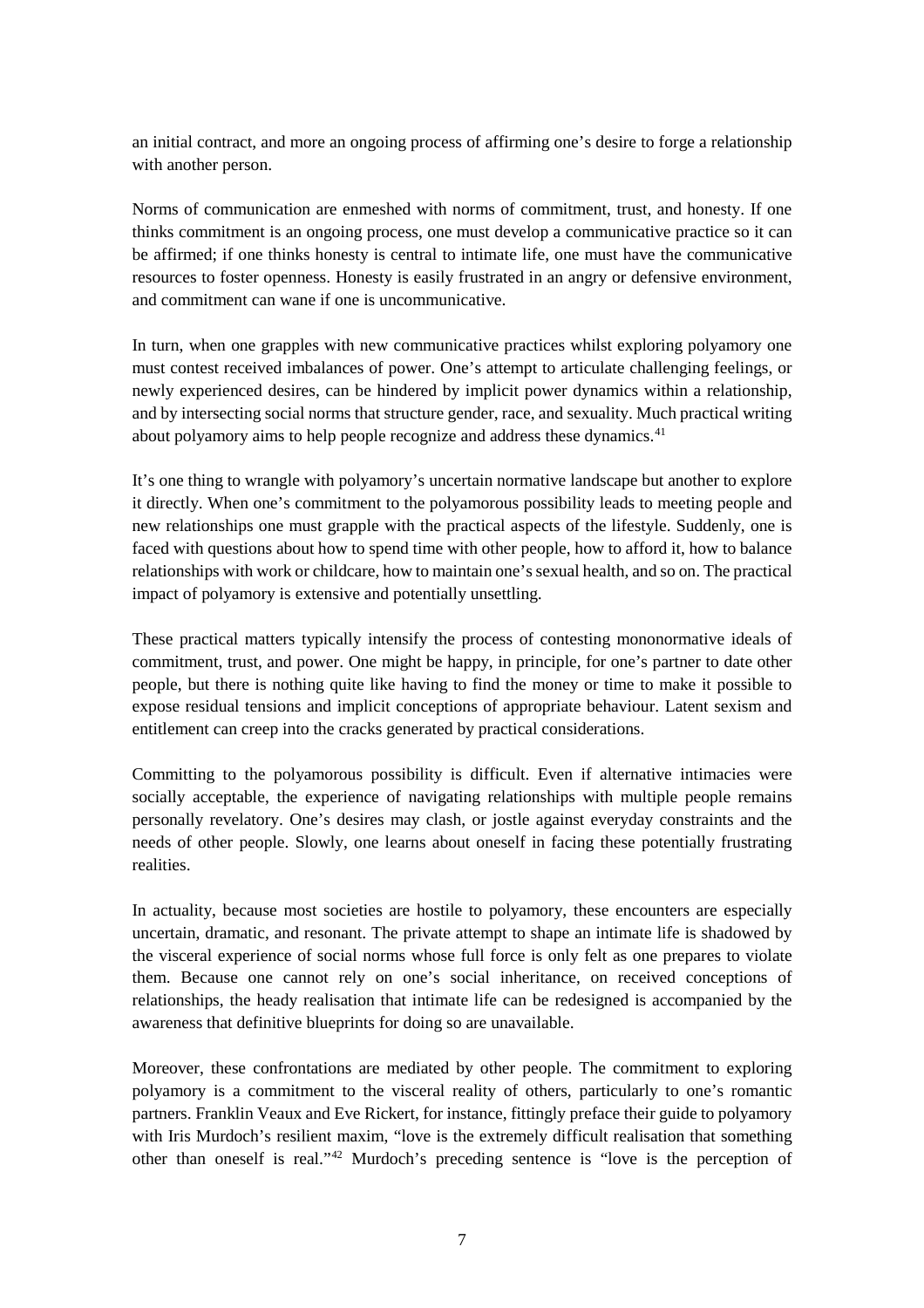individuals." Polyamory fosters these realisations and moments of loving perception. Whilst attempts to nurture intimacy with multiple people are not automatically free of love's distortions, its excesses of fantasy or insecurity, it is harder to overlook the reality of another person when, together, you must negotiate the boundaries of your continuing affection. Polyamorous relationships are less likely to glide along rails of routine, presupposition, and denial.

One could object forcefully that these confrontations are common to all kinds of relationship as long as they are sufficiently intimate and the individuals involved are sufficiently thoughtful. Even the most tacitly bound of monogamous couplings involve the negotiation of some boundaries. [43](#page-18-33) Have I overstated the distinctiveness of committing to polyamorous possibility? In short: no.

Polyamory generates confrontations that distinguish it from monogamous intimacy. All relationships must manage the actual or threatened presence of other people. Adam Phillips suggests that, "the couple is a resistance to the intrusion of the third, but in order for it to last it is indispensable for it to have enemies. That is why the monogamous can't live without them."[44](#page-18-34) Couples define their identity, in part, through a series of implicit exclusions that distinguishes their intimacy from other kinds of relationship or person. Romance is demarcated from friendship, and the particular relationship is contrasted dramatically with ex-relationships. These implicit exclusions are embedded in the rituals, routines, and idiolects of monogamous life and replace the need to actively define a relationship.

Polyamorous relationships are different because they involve sustained and intimate confrontations with third parties. For most polyamorous people this party is another person, e.g. someone one's partner wishes to date. For people who explore polyamory without having a current relationship this third 'party' is an imagined perspective that cannot be ignored when considering the possibility of being open to multiple relationships e.g. the fact that one's next partner could be dating other people.

The active presence of third parties destabilises the internalised dynamics of monogamous life. One must think again. The expansive idiolects of coupledom are thrown into relief and people must work afresh to forge shared narratives. This is especially the case regarding the future because the prospect of a third party drags one off the steady "relationship escalator", with its markers of deepening commitment and intimacy as dating segues into exclusivity, cohabitation, marriage, and children.

This destabilising experience resembles the discovery of an affair, the arrival of a child, or a couple's foray into joint counselling. It is visceral. Unlike the opaque presence of imagined exlovers in the lives of monogamous couples, but like the analogous adulterer, child, or councillor, the third parties in most polyamorous lives are people who become stakeholders in one's future. However, unlike a monogamous person's contingent relationship to adultery, childbirth, and therapy, the presence of a third party is a *constitutive* feature of polyamory.

Even if one is able to intimate what polyamory entails, practical commitment to the lifestyle is surprising, as Sheff explains in reference to her own experience: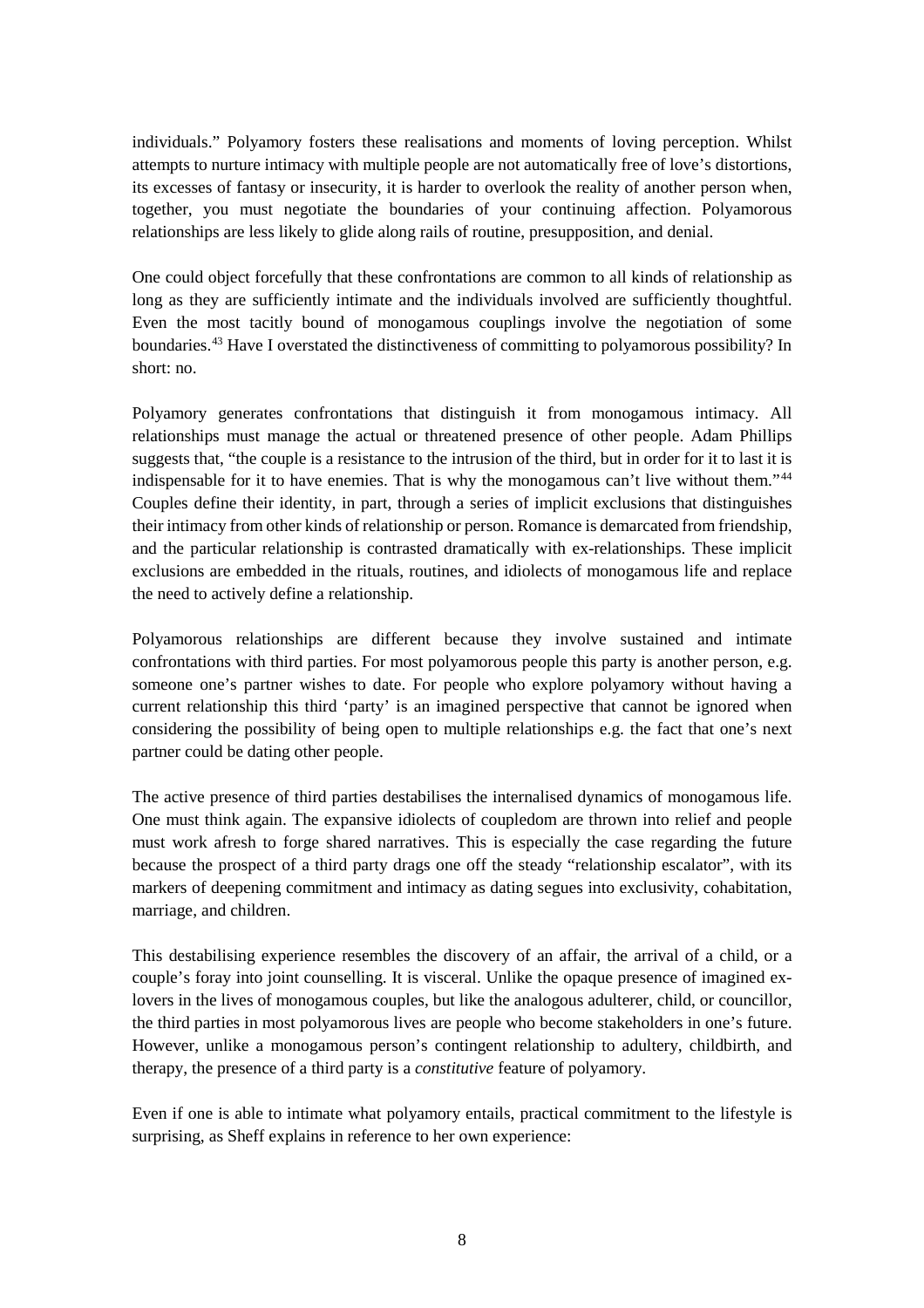many people anticipate their multi-partner relationships working out differently in their imaginations than the actual relationships do in real life. In my case, this translated into my virtual certainty that I would be uncomfortable and jealous if Rick [her partner] had other partners, and his virtual certainty that he would not experience jealousy of me and my imagined girlfriend. What happened surprised us both: I was not at all jealous of Rick's tryst with Joya, and Rick was quite jealous of my interactions with Steve.<sup>[45](#page-18-35)</sup>

All relationships are unpredictable but Anapol is right to say that polyamory is "inherently more complex" than monogamy, at least in practical terms.<sup>[46](#page-18-36)</sup> (And more complex than other forms of consensual non-monogamy, like swinging, that exclude emotional intimacy.) As this complexity increases, so does the potential for further destabilisation; the addition of new partners to one's intimate network always risks further unsettling confrontations. Hence why polyamorous people think their attitude to relationships constitutes a lifestyle: it is a continuing process of clear and open engagement with others.

Explorations of polyamory are emotionally charged. They expose one to anxiety and uncertainty. As in any relationship, fear and anxiety can motivate defensive or manipulative behaviour. This behaviour can harm one's partner. It can also obscure one's relationship to one's own mind because defensive anxiety, and the desire to avoid negative emotions, muddles one's ability to understand oneself. Whilst these are real risks of committing to polyamory, the lifestyle also leaves people in a good position to address them in virtue of its second distinctive feature: its unique emotional work.

## 5. The Emotional Work of Polyamory

All relationships require people to process their emotions in concert with their partners. The nature of these processes are shaped by social ideals. In mononormative society, "needing to talk", for example, is a feared remedial measure rather than a sign of emotional health. As attested by many romantic comedies, these norms are especially powerful at the beginning of relationships when romantic ideals trump communicative clarity.

To sustain a relationship one must engage in what Cheshire Calhoun, following Arlie Hochschild, calls "emotional work". Emotional work is the activity of engaging with another person's emotional life. It involves, "the management of others emotions – soothing tempers, boosting confidence, fueling pride, preventing frictions, and mending ego wounds."[47](#page-18-37) For Calhoun, this interpersonal dimension of ordinary life is "a familiar moral activity that nevertheless escapes moral recollection and reflection."<sup>[48](#page-18-38)</sup> It is a form of "moral mediation"<sup>[49](#page-18-39)</sup> that aids people to manage their agency by helping them to interpret their mental life.<sup>[50](#page-18-40)</sup>

Calhoun thinks that emotional work is central to everyday life. Noticing this fact, she suggests, should inform an ethical outlook that is not dyadic, or agent centred, but "deeply cooperative".<sup>[51](#page-18-41)</sup> Emotion work is pervasive, has *prima facie* ethical importance, and has a central place in any ethics of care  $52$ 

Emotional work is a crucial constituent of polyamorous relationships. Polyamory generates a range of challenging emotions. Jealousy is an example, but merely one; other positively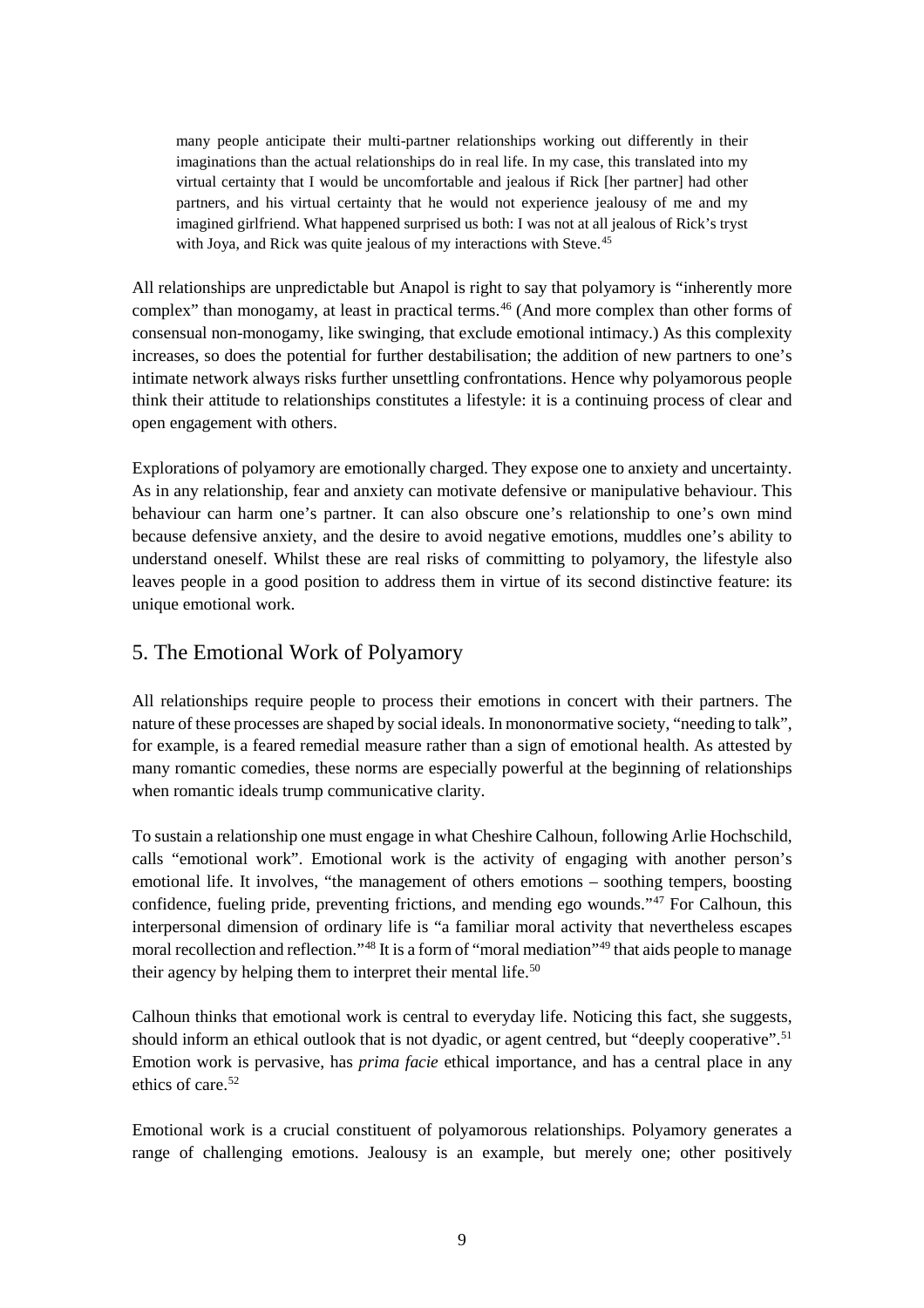experienced emotional states can be just as challenging. What polyamorists call "new relationship energy" is a prime example: the excitement, lust, and attention that accompanies a new relationship can be consuming. [53](#page-18-43)

As I interpret the notion, polyamorous emotion work has several core features. Taken together they can be regarded as an ideal capacity. First, one is best able to relate to one's partners if one can engage with them in a non-confrontational manner. This involves the ability to convey one's state of mind in clear assertive language. For example, Adam's statement to Beatrice: "I feel jealous when you are on a date with Claire" does not blame Beatrice. Non-confrontational engagement also involves the ability to listen to others without interrupting or being swayed by defensiveness. Beatrice, in hearing Adam's statement, might have to restrain her desire to defend her date with Claire, or to refer to an occasion where Adam prompted *her* to feel jealous.

Non-confrontational communication fosters relationships in which people can fully feel their emotions, rather than defensively trying to avoid feeling them, or feeling them under duress. This is especially pertinent in polyamorous life because third parties may feel under pressure to avoid feeling emotions such as insecurity or deepening intimacy that threaten an established relationship.

One is better able to parse one's emotional experiences if one can feel and communicate one's state of mind. This interpretative facet of emotional work is usually interpersonal. The experience of apparent jealousy is a good example of an experience that can need interpretation. Anxiety, insecurity, fear, and other negative associations and memories are often mistaken for jealousy, and legitimate jealousy can be accompanied by other negative emotions. Moreover, jealousy is prompted for a range of characteristic reasons that can be easily confused with each other.<sup>[54](#page-18-44)</sup> For example, Beatrice could engage with Adam to help him dissect his negative emotional experience. Together they may consider whether Adam is jealous of Claire in some respect, or whether he feels low self-esteem and insecurity; perhaps he is afraid that Beatrice's attraction to Claire threatens his relationship with her.

Grappling with mental life, whether one's own or that of another, is rarely easy. Relationships generate intense emotions, and even if one is not the object of an emotion, such as a partner's anxiety, it can be unpleasant to have it levelled in one's direction. Therefore, another facet of emotional work is the ability to contain someone's difficult emotions. Containment is a psychoanalytic concept. It describes the psychoanalyst's task of withstanding, processing, and returning, an analysand's transferences, i.e. emotional experiences shaped by past events and unconscious associations.[55](#page-18-16) This task is important because it enables the analysand to emote without recrimination, and also because it establishes the analyst as a trustworthy interlocutor who can tolerate a troubled mind.<sup>[56](#page-18-45)</sup> Containment abounds in ordinary life, not just in psychoanalyst's consulting room (there it is merely intensified). Polyamorous people need to contain the emotional consequences of their often complex interactions, such as a partner's insecurity or their new relationship energy. If they can withstand these emotions, instead of being hostile or defensive, they can support their partner's emotional understanding and establish themselves as a cooperative, mediating, presence.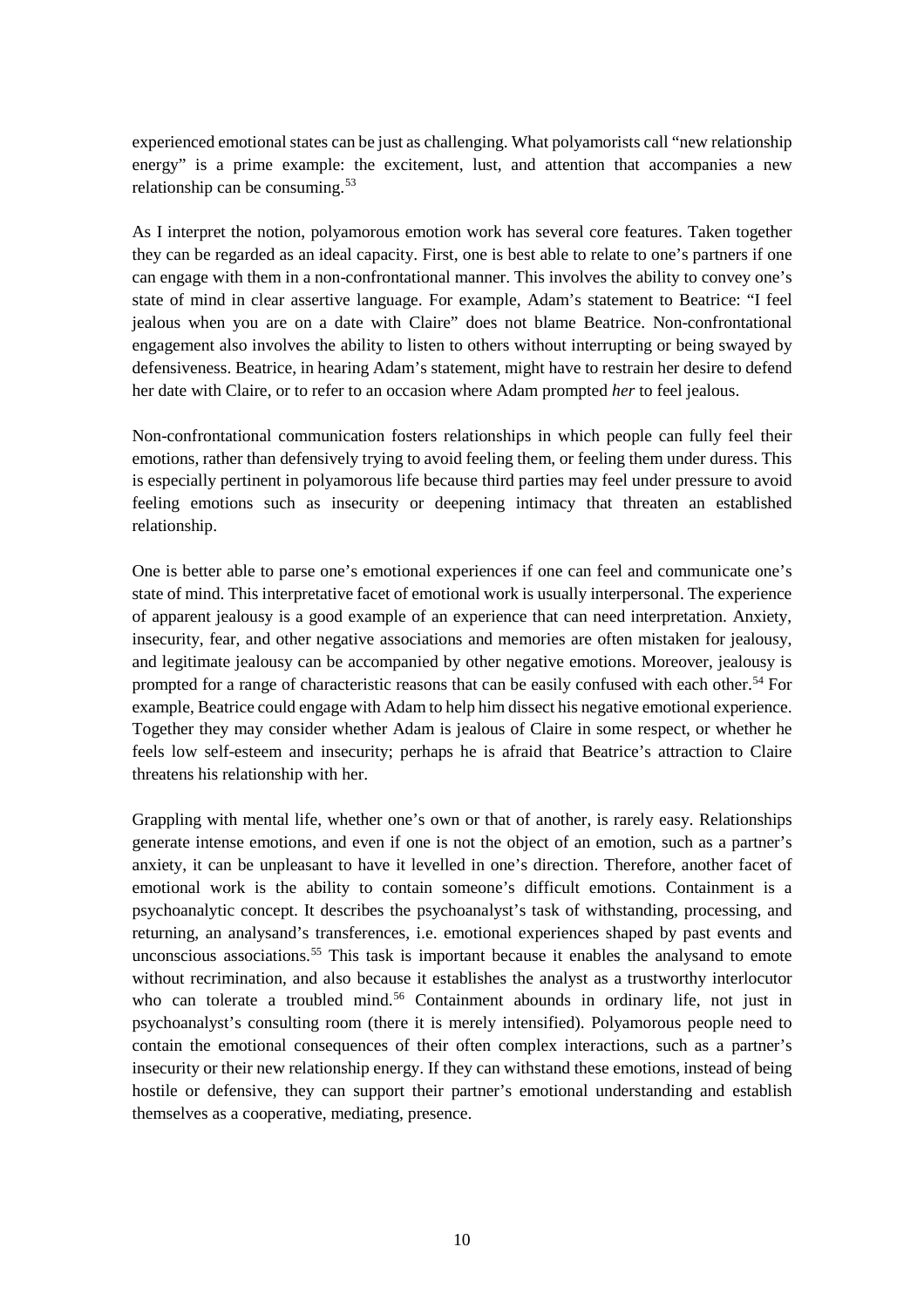Finally, emotional work involves maintaining useful practices of emotional management. Polyamorous people typically make time to "check in" with their partners, even if there is nothing obvious to talk about, because the practice of regular communication can itself prompt people to explore awkward feelings, thus preventing them from blooming into anxiety or resentment. These practices might follow heuristics, such as the rule that it is unwise to have important discussions whilst a partner is experiencing acute jealousy.<sup>[57](#page-18-46)</sup> The routines of emotion management support the other features of emotional work.

Again, one might object that emotion work is central to all intimate relationships. There are several reasons, however, to think that polyamory's emotional work is qualitatively and quantitatively intensified. First, even if one just drifts into a polyamorous relationship (a rare occurrence), or is naturally emotionally articulate, one's openness to, or engagement in, relationships with multiple people demands emotional work if only for their sake. Polyamory requires one to intimately engage with the emotional lives of more people than if one was monogamous, especially if one's partners themselves have multiple partners.

Secondly, because polyamory is practically complex there will be more occasions where explicit emotional work is needed. The impact of more relationships in one's life is multiplicative not additive. This remains the case even if one's relationships flourish, because regular check-ins, and self-directed emotional work, are a core feature of most polyamorous relationships.

Thirdly, polyamory exposes people to unfamiliar, even unique, emotions. Paradigm examples are emotions that take the romantic partner of one's partner as their object. Revelations of infidelity aside, emotions with this character are absent in monogamous relationships. Therefore, these emotional experiences are typically challenging to undergo, describe, and communicate. There are no solid cultural scripts to help one relate to the romantic partners of one's romantic partner. Moreover, unlike exposed infidelity, these emotions are often positive. For example, many polyamorous people describe their experiences of "compersion", which Sheff defines as "the joy at seeing one's partner(s) happily in love with others."[58](#page-18-18) Compersion is a complicated and understudied emotional experience. Is it the obverse of jealousy, an instance of empathy, or something distinct? Irrespective of how best to analyze the emotion, compersion appears unique to certain forms of consensual non-monogamy. This partly explains why some people think these lifestyles can be transformative, because one can have powerful and novel emotional experiences.

Fourthly, note that all relationships are evaluated in comparison to examples of other relationships in one's social context, like those of family and friends, and to one's past relationships. These relationships inform one's personal standard of what constitutes nurturing or abusive behavior. Polyamory differs from monogamy because one's comparative thinking is also influenced by one's multiple concurrent relationships. Thus one's evaluations are laced with realism and less likely to be distorted by hindsight or fantasy.

Finally, one's ability to relate well to other people improves with practice. Early relationships are fraught with misunderstandings and mistakes. Polyamorous people are no different but their learning is accelerated. There is nothing quite like negotiating multiple relationships at the same time, over time, to improve one's ability to navigate any relationship and to learn from one's mistakes.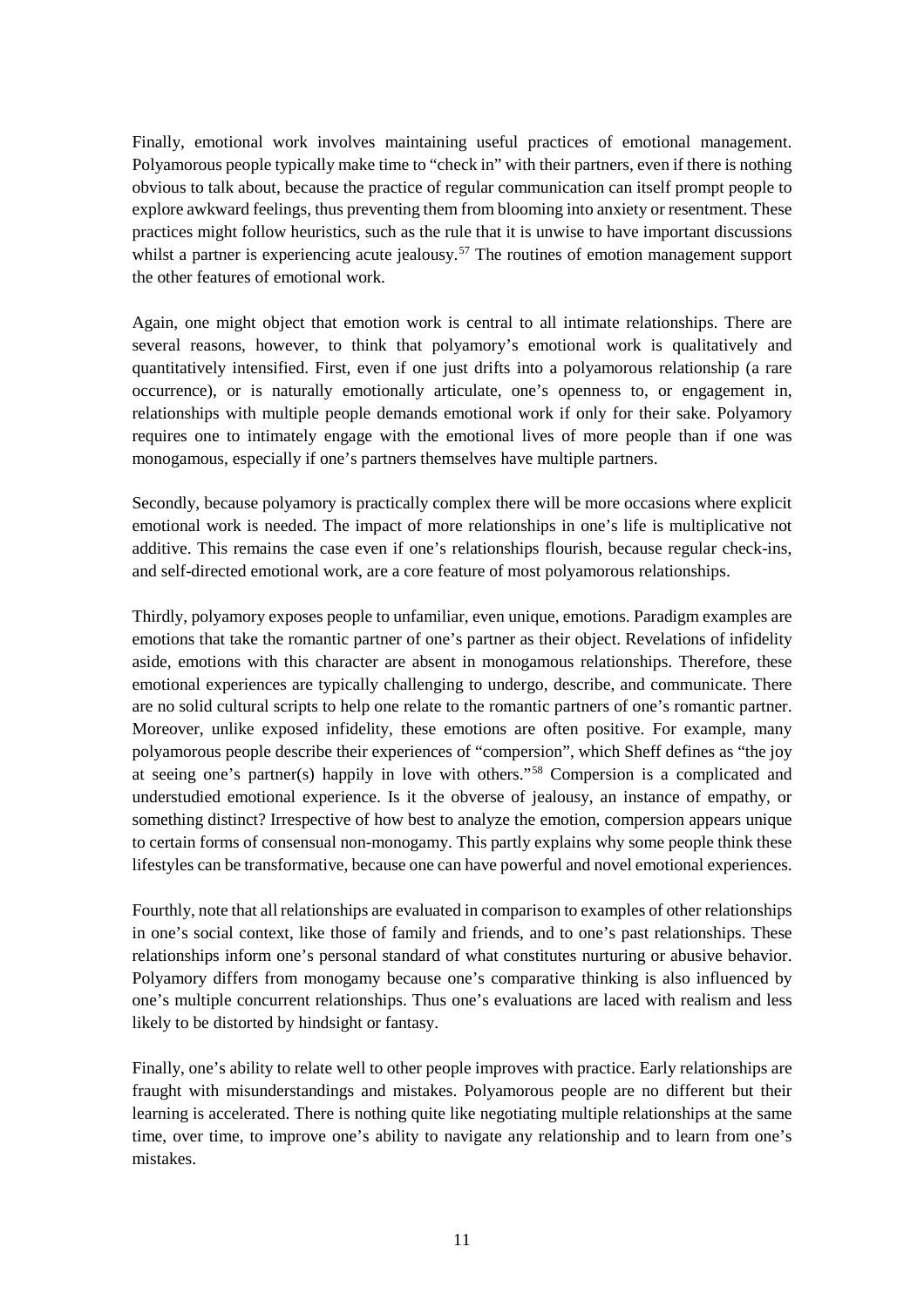My account of emotional work describes several capacities that tend to be exercised in polyamorous life. Individuals will vary in the extent to which their emotional work approximates the ideal I have described, and some will be better than others. As with the exercise of any capacity, people improve with practice. Polyamorous relationships tend to provide people with this practice largely irrespective of whether they want it or not. One cannot maintain polyamory whilst evading the emotional needs of other people.

Polyamorous relationships are practically complex and often emotionally charged. Even if one is atypically resilient, insensitive, or unemotional, it is unlikely that all of one's partners will be too (or in the same respects). Thus one's relationships are likely to falter if one does not engage with *their* emotional lives.

Furthermore, consider Anapol's description of the necessary conditions underpinning polyamory:

Polyamory can take many forms, but as it was originally conceived, if deception or coercion is involved *or if the people involved are out of integrity in any way*, it is not polyamory no matter how many people are sexually involved with each other.<sup>[59](#page-18-19)</sup>

On this understanding, emotional work is arguably a constitutive feature of polyamory because it manifests one's commitment to honesty and integrity. If one is unwilling to engage with the emotional lives of one's partners, one is not truly polyamorous.

I am not presupposing that the fruits of emotional work are quick to ripen, or that everyone experiences them to the same extent. Much depends on one's underlying ability to relate well to other people. However, even if one struggles, the process of engaging in emotional work with one's partners makes polyamory possible, and predisposes one to secure a range of benefits.

Prolonged mediation in concert with one's partners, that is aimed at forging a diverse intimate life, refines one's understanding of how to relate well to other people. One learns how to avoid being manipulative or domineering; one can avoid conflicts that arise when the desires or needs of other people are neglected; and one learns how to address tensions without being confrontational.

As these capacities develop, one is better able to nurture the kind of intimacy that made polyamory seem attractive to begin with, to forge an abundant life, to be shaped by multiple people, and to address stifling aspects of one's character, such as a propensity to insecurity or anxiety. This is not to deny that emotional work is challenging, occasionally onerous, but this typically subsides over time as people develop strategies of emotion management.

# 6. Reconsidering Polyamory

Polyamorous relationships prompt distinct confrontations with oneself and others, mediated by third parties. These relationships are sustained by emotional work. The character of these confrontations, and this work, distinguishes polyamorous intimacy from the monogamous norm. Noting these differences allows me to offer better replies to those who object to polyamory.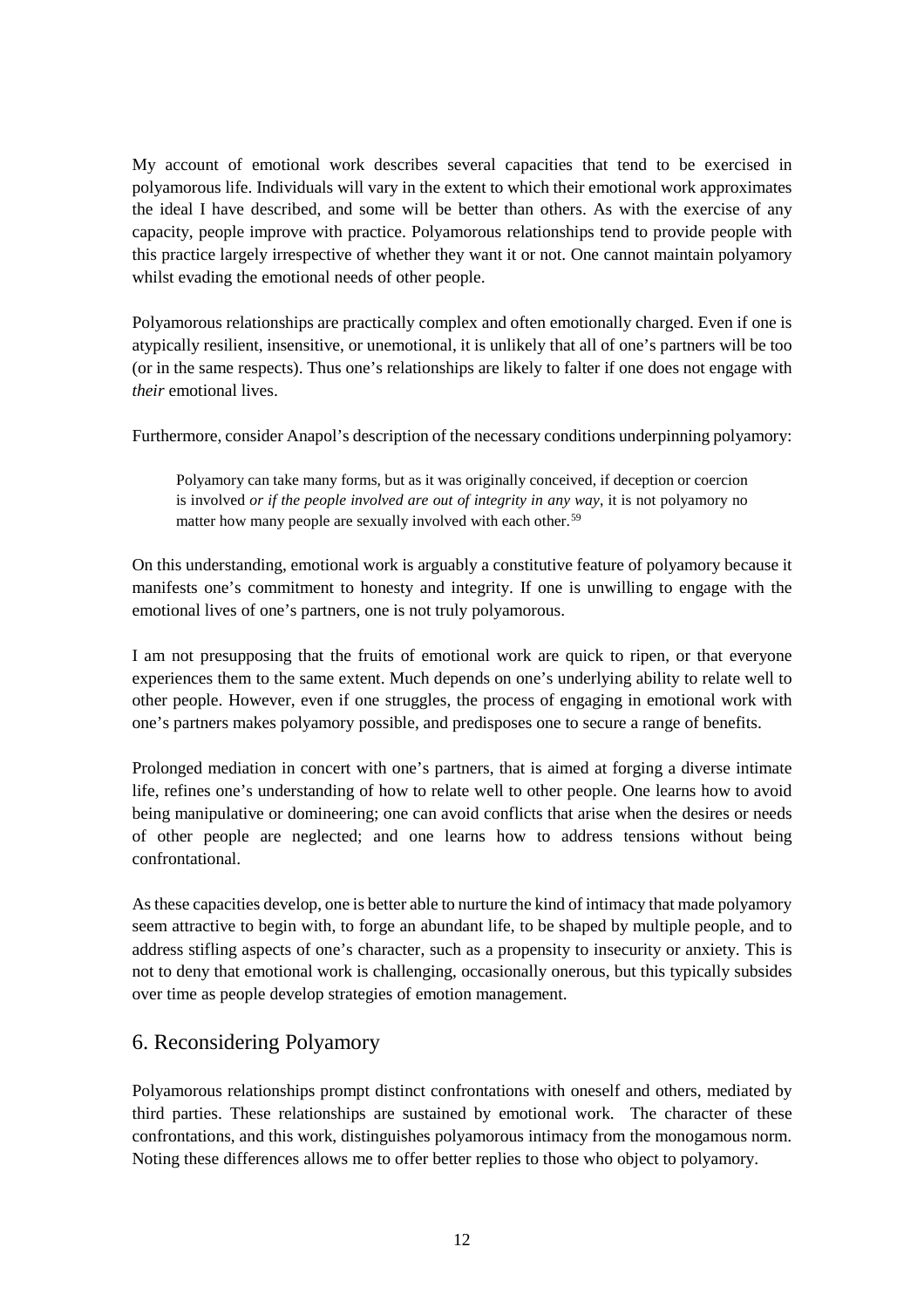The first objection to polyamory was that it involves a toxic combination of commodification, objectification, and greed. This objection betrays an impoverished understanding of why people pursue polyamory. It portrays people as implicitly seeking to secure various 'goods' in their relationships, rather than wanting to nurture intimacy and love for other people, to honour the values fostered in any relationship, or to try and become an emotionally receptive person. Furthermore, greed is defined relative to a social conception of what is appropriate. Therefore, to object that polyamory manifests greed is to risk presupposing mononormative ideals of 'the one' relationship, ideals that polyamorous people contest. Moreover, the emotional work underpinning polyamory helps one nurture the intimate life of other people, which seems contrary to greed. Finally, all relationships can involve the objectification or commodification of another person. Even if one presupposes these attitudes are always morally questionable (which is not selfevident), the emotional work internal to polyamory, coupled with the fact that one is scrutinised by multiple partners, puts one in a good position to identify and address these attitudes.

The second objection to polyamory was that it is immature or precludes secure attachment to other people. Attachment theory studies how people have a "biological proclivity to form attachments".[60](#page-18-20) The attachment bond has three significant features: the maintenance of proximity, the attachment figures as a secure base, and as a safe haven.<sup>[61](#page-18-47)</sup> Infants desire closeness to an attachment figure, typically a parent; to return to the figure when threatened; and are disposed to use the attachment figure as a base around which to explore their world. These behaviours persist throughout the lifecycle.

There is some evidence to think that one's adult relationships are shaped by the attachment style one develops in infancy. To take just one example, a study of a group of women discovered that "women who strongly endorsed both the avoidant and ambivalent attachment styles were more likely to have difficulties in their love relationships and friendships than women who endorsed a single attachment style."<sup>[62](#page-18-48)</sup>

I must stress two points, however. First, these studies suggest there are connections between attachment styles and later relationship dynamics, which inverts the causal links central to the objection that polyamory leads to impeded attachment. Secondly, whilst there appear to be studies linking attachment style and the *dynamics* of later relationships, I know of no established link between attachment style and relationship *form*. The links between attachment and polyamory are unclear and little studied.

That said, anecdotal evidence suggests that polyamory is not only compatible with, but actively fosters, secure attachment. The emotional work internal to polyamory helps defuse anxiety and insecurity, and can short-circuit more manipulative forms of defensive behavior. Furthermore, many polyamorous people have core relationships. These units can provide a secure base that enables each partner to confidently explore other relationships without fear of jeopardizing their intimacy. One can speculate whether a greater number of "secure bases" are better than fewer? This reflects common intuitions about parenting (and friendship) i.e. that having multiple figures of attachment is good, and one could draw an analogous conclusion regarding polyamory in suggesting that people with multiple intimate relationships increase, not diminish, their potential for secure attachment. At the very least, Anapol is right to think that, "neither monogamy or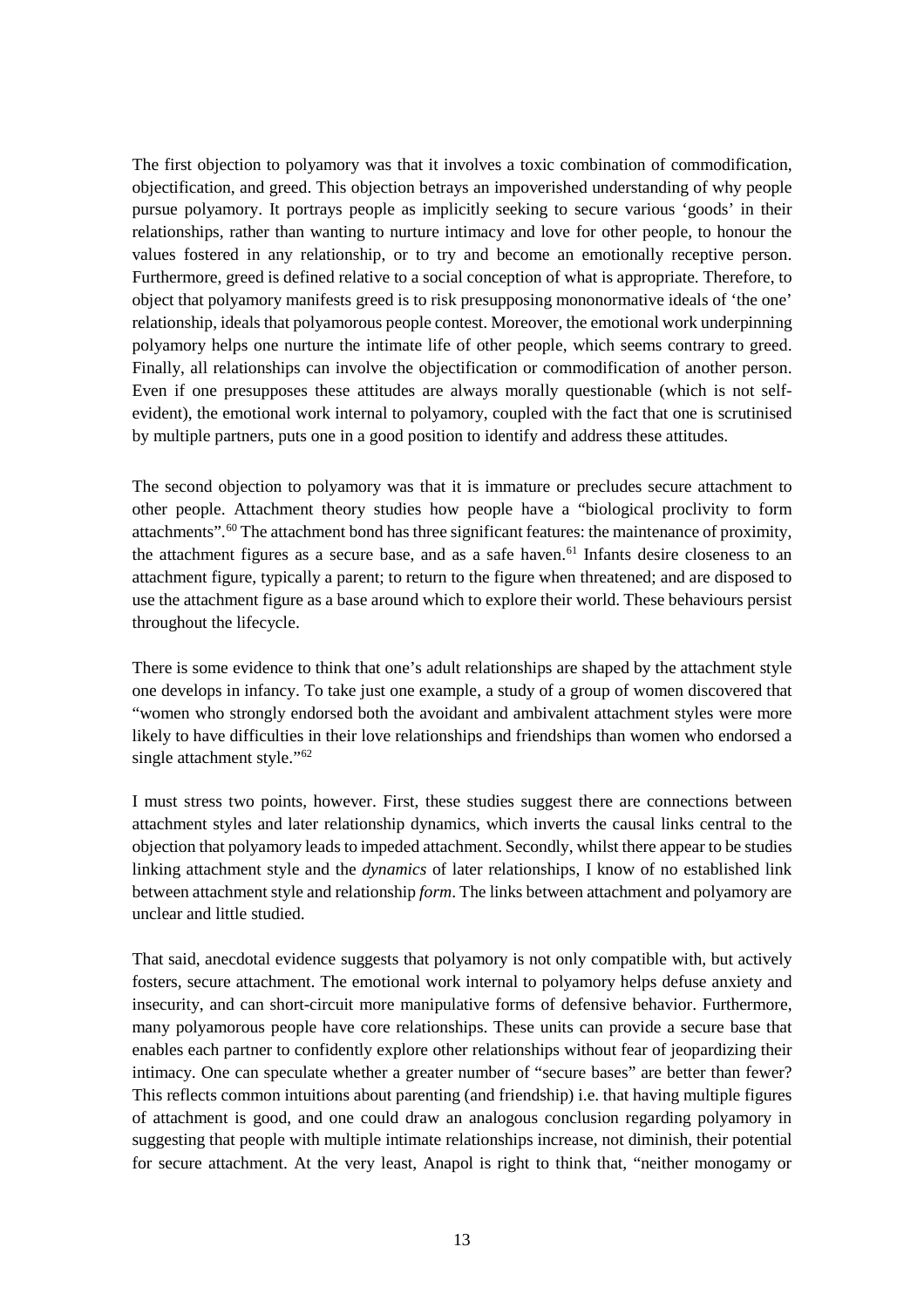polyamory has a corner on immaturity, and people can gravitate towards both from a position of maturity or its opposite."[63](#page-18-49)

The third objection to polyamory was that one will inevitably lack sufficient resources to nurture good relationships. This criticism bears the imprint of the version historically leveled at polygyny (plural marriage between men and multiple women); namely, that one man cannot provide sufficient resources for multiple wives and children. Most polyamorous people reject the presuppositions underpinning this objection such as the patriarchal idea that women should be dependent on men and that significant romantic relationships should aim at raising children.

More positively, many polyamorous people emphasize the ways their relationships expand their resources. Sheff, for example, documents the ways in which polyamorous families have more resources when raising children: more adults in the family mean there is potentially more money, time, and social support available.<sup>[64](#page-18-23)</sup> Polyamorous groups without children may also find their lifestyle provides them with greater emotional support, as there are more people to talk to, learn from, and interact with daily; that is, a greater number of life experiences and perspectives bear on any one individual's situation.

The fourth objection to polyamory was that it is precarious, particularly because it exposes people to jealousy and other negative emotions. All relationships involve risks and offer rewards, so much hinges on one's understanding of risk. With respect to negative emotions like jealousy, one can distinguish between the risk such emotions will arise, and the risk they will be damaging when they do arise.

There is evidence to doubt whether jealousy is more likely to arise in polyamorous relationships.<sup>[65](#page-18-50)</sup> Even if one presupposes that jealousy and other negative emotions like anxiety are more likely, it remains an open question whether these emotions are more likely to have a destructive impact on the relationship. The emotional work internal to polyamory helps partners to understand, communicate, and work through negative emotions together. Unlike many monogamous relationships, the boundaries and emotional norms of polyamory are explicitly defined by the parties involved, partly to accommodate the possibility of negative emotions. Thus polyamorous people are well placed to confront negative emotions and prevent them from leading to manipulative or defensive behavior.

Still, monogamous relationships may look more stable than polyamorous relationships because one only has to accommodate the desires and practical life of one person. However, I want to distinguish between two ways an intimate life could be stable: from the inside, and from the outside. If one's intimate life is internally stable, it has fewer points of potential friction; fewer divergent interests, desires, and temptations. This is the stability of specialization. In contrast, if one's life is externally stable, it is likely to be more abundant and varied. One might have several relationships with different people, and those relationships might focus on divergent activities, projects, or desires. This is the stability of diversification. When people suggest polyamorous relationships are unstable, and "certainly…a source of conflict", as Solomon put it, they typically have internal stability in mind. They overlook the fact that polyamorous relationships are usually more externally stable. Polyamory is more resistant to external shocks, such as illness, breakups, changes in income, and the general mutability inherent in all relationships; both in terms of its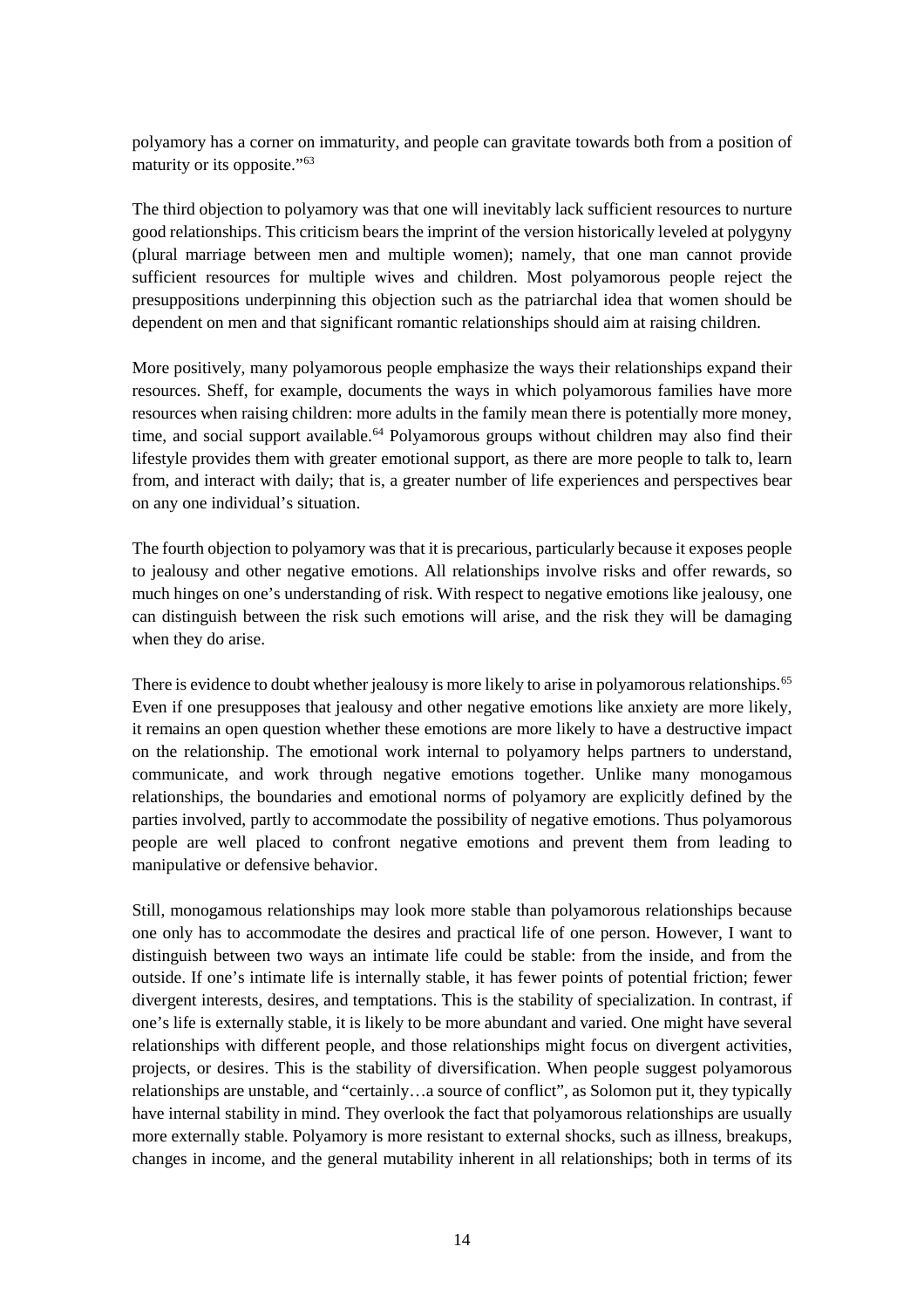form, because one has multiple partners for support, and in terms of its content, as emotional work helps one confront change. If this stability can be coupled with sufficient internal stability, and I think it can, then polyamorous lives appear more stable.

# 7. Polyamorous Pitfalls

The common objections to polyamory fail because they rest on inadequate understandings of what polyamory involves and why it is attractive. One would be mistaken, however, to think polyamory lacks its own risks. These potential problems arise in virtue of the fact that one is negotiating the desire for intimacy with multiple people. As such they are unique to, or typically arise within, polyamorous relationships; a fact that is easily obscured by the rhetorical emphasis on the similarities between polyamorous and monogamous relationships.

Mononormative societies are structured around a teleological ideology of 'the one': the individual who eventually completes one's life by being the singular source of romantic love, sexual affection, and emotional intimacy. Polyamorous people find this ideal personally stifling, and socially insidious in its characterization of romantic love. Yet in rejecting 'the one', and committing to the polyamorous possibility, polyamorous people risk erecting an ideal of 'the many' in its place.

The ideal of 'the many' upholds, as a polyamorous norm, a conception of an intimate life with multiple partners who interact harmoniously, share interests, projects, and goals, and communicate without difficulty. Like the ideal of 'the one', this conception is unrealistic and damaging. It has no place for partners who prefer to maintain a respectful separation from each other, or who are radically different, and it underpins criticism of people who do not feel compersion towards their partner's partners. The ideal of the many might resonate with people who are drawn to the utopian possibilities of new forms of intimate life, but it risks overlooking the various practical constraints, and emotional challenges, that comprise daily life as a polyamorous person.

As I stressed in section five, emotional work lies at the heart of polyamorous practice, and is much discussed in various guides to the lifestyle. By and large the emphasis on clear non-confrontation communication, and the nuances of interpersonal mediation, is positive. But if misappropriated it can be problematic.

First, the complexity of polyamorous relating can lead people to fixate on relationships at the expense of the people within them. Relationships are reified, regarded as interesting topics of conversation and analysis, whilst the concrete needs of one's partners are neglected or marginalized. Such fixation can arise in monogamous relationships, but it is arguably more likely in polyamorous life with its explicit focus on the active articulation of relationship boundaries, ongoing emotional work, and clear communication.

Secondly, the polyamorous emphasis on communication can be exaggerated. This can be inhibiting, as talking replaces action, and analysis replaces uninhibited emotion. More problematically, this attitude can marginalize people who are less articulate. It risks portraying polyamory as an exclusive and highly cognitive form of intimate life. This portrayal is at odds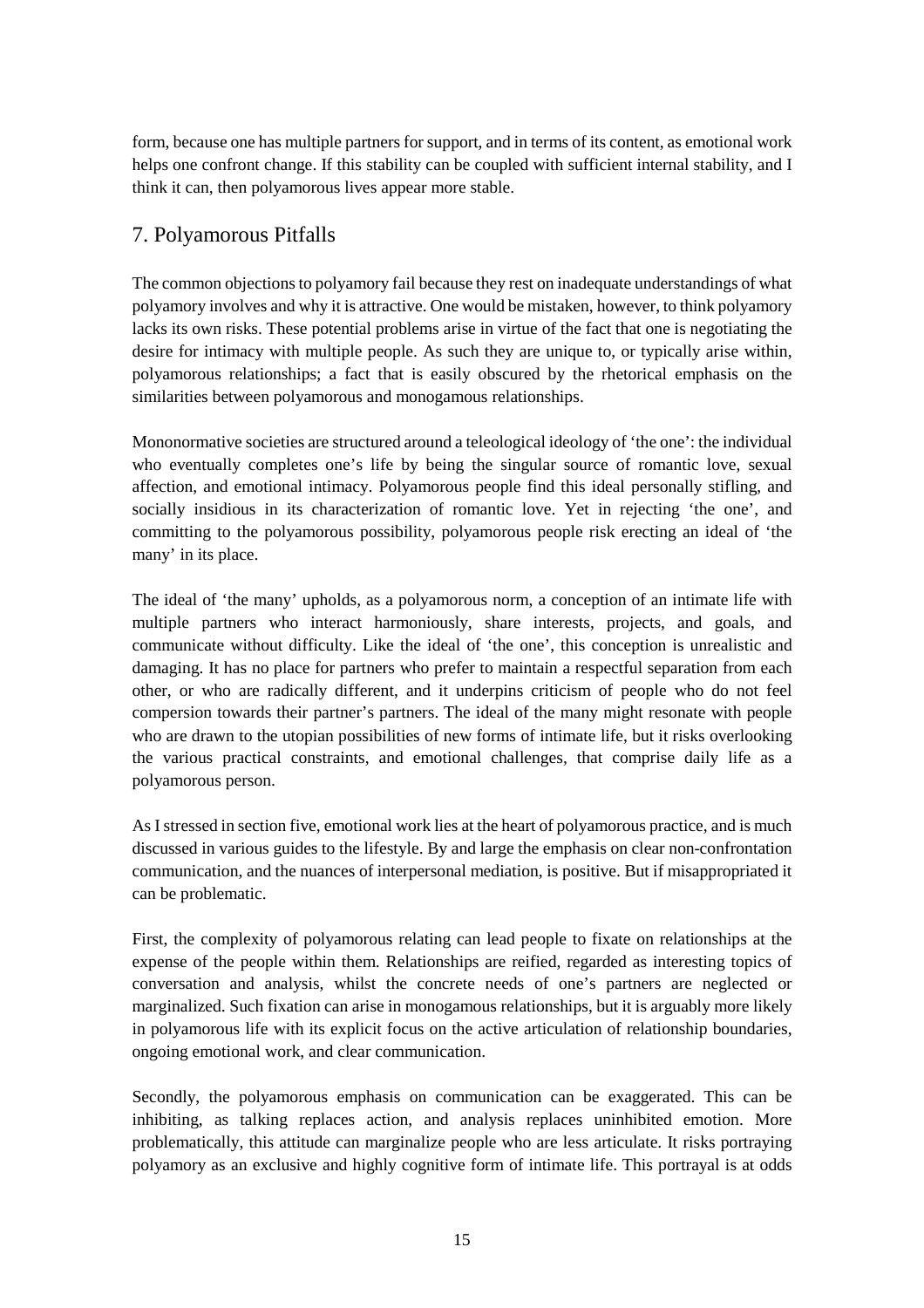with most people's understandings of what is integral to polyamory: being led by one's affection for other people with honesty and integrity.

Similarly, the emphasis on communication can easily foster the policing of relationships and their boundaries, typically by a dominant or more articulate partner. Whilst the articulation and negotiation of boundaries is a core aspect of polyamory, people must also be able to express uncertainty about them and the emotions they generate, and have space to reconsider how best to lead an intimate life. The policing of boundaries and the enforcement of communicative norms can subtly pressure people into inauthentic attempts to be clear and determinate about uncertain aspects of their life.

Finally, emotional work is often interpersonal and requires people to contain their partners' challenging emotions. Containment helps people undergo, describe, and communicate their emotional experiences. Some partners, however, can be disproportionality burdened by this containing role. This often arises if people engage in "triangular communication", that is, if they talk to one partner about an issue arising from their relationship with another partner.<sup>[66](#page-18-51)</sup> Triangular communication not only impedes direct communication with the relevant party, something that can be manipulative, but it burdens the intermediary who has to bear and process emotions for which they are not responsible or implicated.

No doubt polyamory has other associated risks and problems. But it is important to note that the potential issues described above are nearly all *excesses* of one kind or another; instances of too much of a good thing, namely, emotional work and the clear articulation of relationship boundaries. These deficits are analogous to over-sensitivity rather than the absence of sensitivity.

Moreover, whilst polyamory is clearly not immune from difficulties, polyamorous people are well positioned to remedy these problems as a consequence of their emotional work with their partners. The practical challenge of living a polyamorous life increases the likelihood that one will develop and deepen the emotional and communicative capacities that help one identify and address problems. Even if one struggles personally in developing these traits, in living polyamorously one also increases the chance one will benefit from the skills and abilities of others as they help one negotiate this complex form of intimate life.

# 8. Conclusion

Polyamorous relationships have a distinct character. Their complexity prompts challenging confrontations of one's desires, emotions, practical context, and social world. These confrontations are shaped by third parties. They destabilize the traditional dynamics of coupled life. Grappling with polyamorous intimacy is exciting and scary, but polyamory is sustainable when people learn to engage with their emotions. This emotional work is interpersonal and fosters good relationships with other people.

Critics of polyamory overlook what it involves and why people pursue the lifestyle. This selective focus makes polyamory seem inferior to monogamy or unfeasible. It is neither. Polyamory has its own pitfalls, but many of those arise as a byproduct of people striving to enact ideals of honesty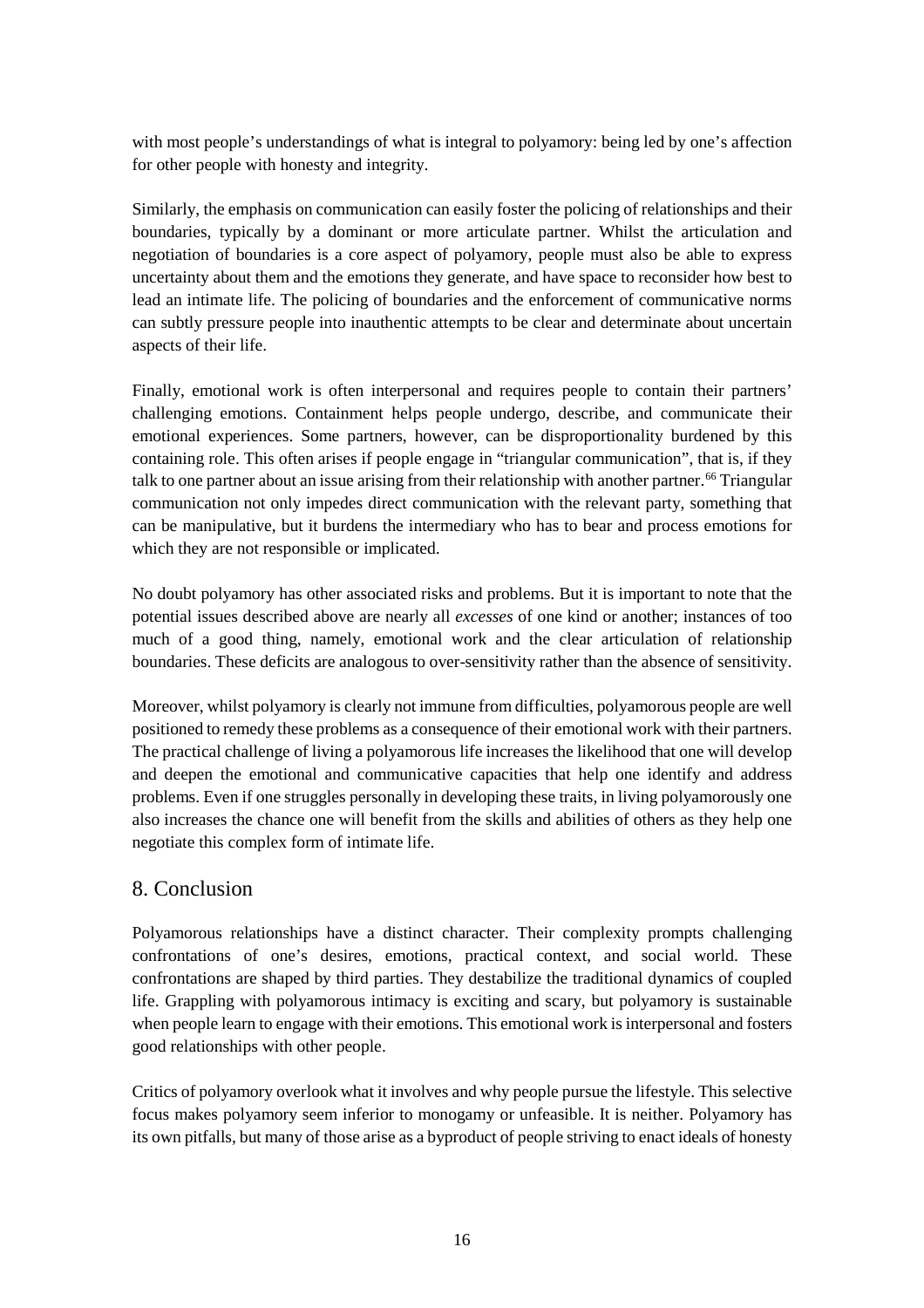and clear communication. Moreover, over time polyamorous people become well placed to identify and remedy their mistakes in concert with their partners.

I have not argued that polyamorous relationships, in virtue of their form, promise better kinds of intimacy that monogamous relationships. But it is clear, in light of what I have argued and in light of how polyamorous people describe their motivations and everyday life, that such an argument can be made. Polyamory appears to be an ethical form of life. At the very least, it is high time philosophers sympathetic to Nozick and Solomon replaced assertion with argument to show why polyamorous people are mistaken.<sup>67</sup>

j

<sup>&</sup>lt;sup>1</sup> Lauren Berlant, 'Intimacy: A special issue.' *Critical Inquiry*, 24, 2 (1998) p.285<br><sup>2</sup> For an overview see Meg-John Barker & Darren Langdridge, 'Whatever happened to non-monogamies? Critical reflections on recent research and theory', *Sexualities*, 13, 6 (2010) pp.748-77, and the introduction

to Nathan Rambukkana, *Fraught Intimacies: Non/monogamy in the Public Sphere* (UBC Press, 2015)

<sup>3</sup> Robert Nozick, 'Love's Bond.' In *The Examined Life: Philosophical Meditations* (Simon & Schuster, 1989) p.84

<sup>4</sup> Robert Solomon, *About Love: Reinventing romance for our times* (Indianapolis; Hackett Pub, 2006) p.39 <sup>5</sup> Historically, what we call "serial monogamy" was called "successive polygamy". See John Witte Jr, *The Western Case for Monogamy over Polygamy* (Cambridge University Press, 2015) p.31 <sup>6</sup> cf. Carrie Jenkins, 'Modal Monogamy', *Ergo*, 2, 8 (2015) pp.175-94 Relationships can be exclusive but

non-dyadic, e.g. a triad, or a dyadic but non-exclusive, e.g. a couple with a "don't ask, don't tell" agreement.<br><sup>7</sup> Another term used is "ethical non-monogamy", which I avoid because I'm examining the ethical status of polyamory.

<sup>8</sup> Alexis Shotwell, 'Ethical Polyamory, Responsibility, and Significant Otherness.' Forthcoming. Italics in the original.

<sup>9</sup> I sidestep whether polyamory is an "orientation". cf. Christian Klesse, 'Polyamory: Intimate practice, identity or sexual orientation?' *Sexualities*, 17, 1 (2014) pp.81-99.

<sup>10</sup> Deborah Anapol, *Polyamory in the 21st century: Love and intimacy with multiple partners*. (Rowman & Littlefield Publishers, 2010) p.5

 $11$  Ibid.

<sup>&</sup>lt;sup>12</sup> cf. Meg-John Barker, 'This is my partner, and this is my...partner's partner: Constructing a polyamorous identity in a monogamous world.' *Journal of Constructivist Psychology,* 18, 1 (2005), pp.75-88; Barker & Langdridge op. cit. p.750; Christian Klesse, 'Polyamory and its 'others': Contesting the terms of nonmonogamy.' *Sexualities*, 9, 5 (2006), pp.565-583; and Elizabeth Sheff, *The Polyamorists Next Door*. (Rowman & Littlefield, 2014) pp.1-22 13 Klesse op. cit. p.571

<sup>&</sup>lt;sup>14</sup> Sheff op. cit. pp.17-20<br><sup>15</sup> cf. Franklin Veaux & Eve Rickert, *More Than Two: A practical guide to ethical polyamory* (Thorntree Press, 2104) chapters 9-12. 16 Veaux & Rickert op. cit. p.458

 $17$  Sheff op. cit. p.19

<sup>18</sup> Solomon op. cit. p.203

<sup>&</sup>lt;sup>19</sup> Solomon op. cit. chapter 4<br><sup>20</sup> Solomon op. cit. p.207<br><sup>21</sup> Meg-John Barker & Ani Ritchie, 'There aren't words for what we do or how we feel so we have to make them up': Constructing polyamorous languages in a culture of compulsory monogamy. *Sexualities*, 9, 5 (2006), p.587<br><sup>22</sup> cf. Veaux & Rickert op. cit. p.10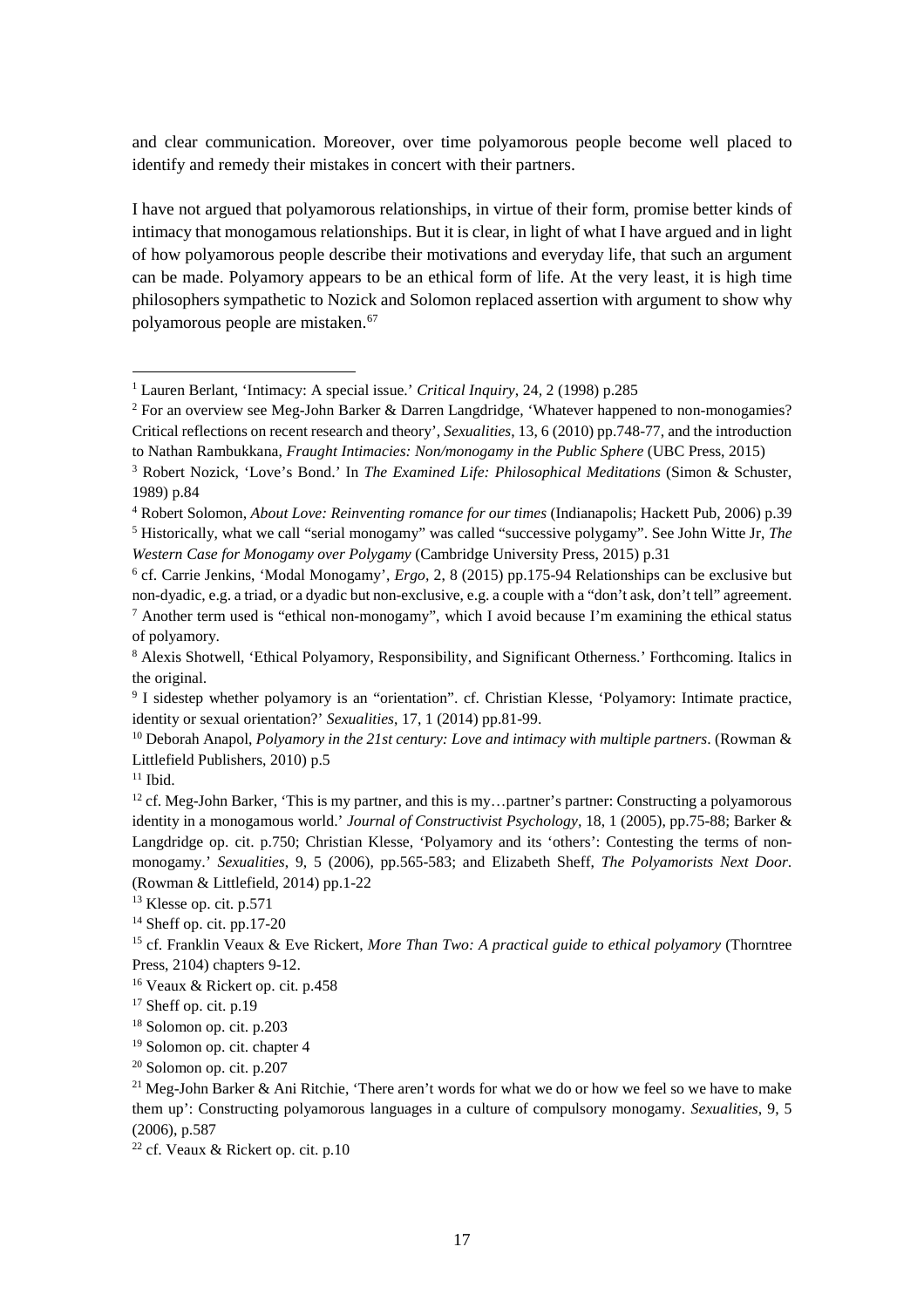-

<sup>25</sup> Cf. Kath Weston, *Families we choose: Lesbians, gays, kinship* (Columbia University Press, 2013)

<sup>26</sup> Barker 2005 op. cit. p.82

 $27$  cf. Jenkins op. cit. for an argument to think romantic love need not be dyadic and Troy Jollimore's ambivalent take on the same issue. Troy Jollimore, *Love's Vision*. (Princeton University Press, 2011) pp.161-67

<span id="page-17-0"></span><sup>28</sup> cf. Elizabeth Brake, *Minimizing Marriage* (Oxford University Press, 2012) chapter 6. This approach can mask intersectional complexity (Melita J. Noël, 'Progressive polyamory: Considering issues of diversity.' *Sexualities*, 9, 5 (2006) pp.602-620).

<span id="page-17-1"></span><sup>29</sup> Veaux and Rickert's recent book devotes a chapter to polyamory and ethics (op. cit. chapter 3), which suggests these concerns remain pertinent.

<span id="page-17-2"></span><sup>30</sup> Angi Young, 2004. 'Review of *The Ethical Slut: A Guide to Infinite Sexual Possibilities*, by Dossie Easton and Catherine A. Liszt.' *Off Our Backs* (2014) pp.38-9, cited in Rambukkana op. cit. p.195

<span id="page-17-3"></span><sup>31</sup> Bonnie Zare, 'Sentimentalized Adultery': The film Industry's Next Step in Consumerism?' *Journal of Popular Culture* 35, 3 (2001) p.33 italics added.<br><sup>32</sup> Robert Masters, *Transformation through Intimacy, Revised Edition: The Journey Toward Awakened* 

<span id="page-17-5"></span><span id="page-17-4"></span>*Monogamy* (North Atlantic Books, 2012) p.25

<sup>33</sup> op. cit. p.24

<sup>34</sup> op. cit. p.25

<sup>35</sup> John Cottingham, 'Integrity and Fragmentation.' *Journal of Applied Philosophy*. 27, 1 (2010) p.5

<sup>36</sup> The third and fourth objections are related to the concern that polyamory harms children. I cannot consider this objection here but see Sheff (op. cit. chapters 5-9) and Anapol (op. cit. chapter 7) for detailed discussion.

 $37$  op. cit. pp.20-21<br> $38$  op. cit. Ibid.

<sup>39</sup> cf. Barker & Ritchie op. cit.

<sup>40</sup> Mark D. Finn, 'The psychological architecture of the stable couple relationship.' *Theory & Psychology*, 22, 5 (2012) p.614

<sup>41</sup> cf. Veaux & Rickert op. cit. chapters 6 and 7. 42 Iris Murdoch, 'The sublime and the good.' *Chicago Review*, 13, 3 (1959), p.51

<sup>43</sup> Katherine Frank & John DeLamater, 'Deconstructing monogamy: Boundaries, identities, and fluidities across relationships.' in Meg-John Baker and Darren Langdridge (eds.) *Understanding non-monogamies* (Routledge, 2010) pp.9-22.

<sup>44</sup> Cited in Lisa Appignanesi, *All About Love* (Norton, 2011) p.213

 $45$  Sheff op. cit. p.115<br> $46$  Anapol op. cit. p.65

<sup>47</sup> Cheshire Calhoun, *Moral Aims* (Oxford University Press, 2015) p. 215

<sup>48</sup> op. cit. ibid.

 $49$  op. cit. p.216

<sup>50</sup> Calhoun notes that emotional work is a "work women do and are expected to do" (p.215), and it is no accident that polyamory, which explicitly requires this work of everyone, is often associated with resistance to gender-norms (cf. Sheff, op. cit. pp.28-30).

<sup>51</sup> op. cit. p.217

<sup>52</sup> cf. Virginia Held, 'Taking Care: Care as Practice and Value'. In Cheshire Calhoun (ed.) *Setting the moral compass: Essays by women philosophers* (Oxford University Press, 2003)

<sup>53</sup> Veaux & Rickert op. cit. p.455 54 Anapol op. cit. chapter 6

<sup>23</sup> Rambukkana op. cit. p.13

 $24$  On the instrumental value of Mormon plural marriage, see Peter Marneffe, 'Liberty and Polygamy' in Elizabeth Brake, (ed.) *After Marriage: Rethinking Marital Relationships* (Oxford University Press, 2105) p.147; for discussion of Buddhism and polyamory, see Brad Warner, *Sex, Sin, and Zen: Buddhist Exploration of Sex from Celibacy to Polyamory and Everything in Between* (New World Library, 2010).